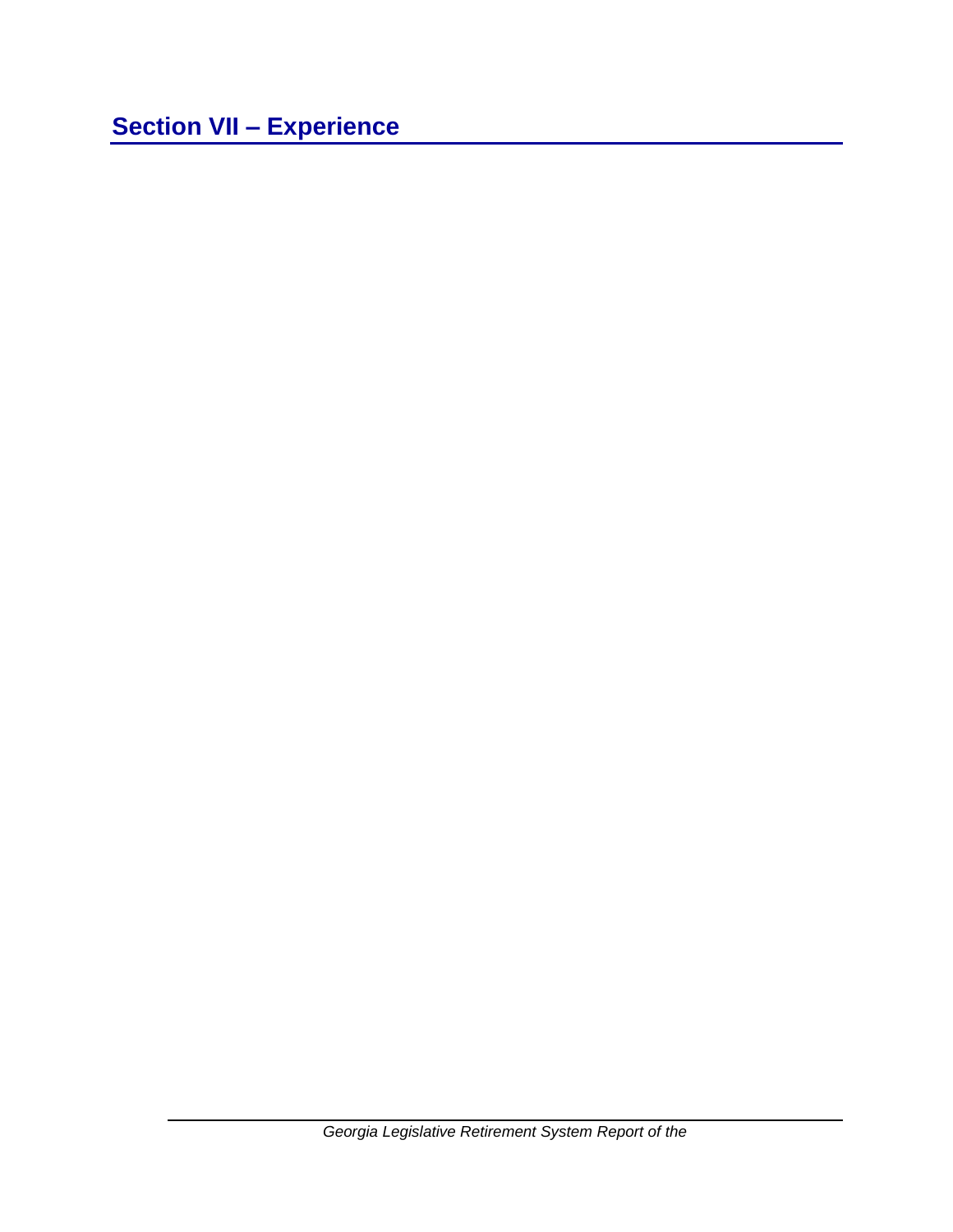

### **Section VIII – Risk Assessment**

#### *Overview*

Actuarial Standards of Practice (ASOP) No. 51, issued by the Actuarial Standards Board, provides guidance on assessing and disclosing risks related to pension plan funding. This guidance is binding on all credentialed actuaries practicing in the United States. This standard was issued as final in September 2017 with application to measurement dates on or after November 1, 2018.

The term "risk" frequently has a negative connotation, but from an actuarial perspective, it may be thought of as simply the fact that what actually happens in the real world will not always match what was expected, based on actuarial assumptions. Of course, when actual experience is better than expected, the favorable risk is easily absorbed. The risk of unfavorable experience will likely be unpleasant, and so there is an understandable focus on aspects of risk that are negative.

Risk usually can be reduced or eliminated at some cost. Consumers, for example, buy auto and home insurance to reduce the risk of accidents or catastrophes. Another way to express this concept, however, is that there is generally some reward for assuming risk. Thus, retirement plans invest not just in US Treasury bonds which have almost no risk, but also in equities which are considerably riskier – because they have an expected reward of a higher return that justifies the risk.

Under ASOP 51, the actuary is called on to identify the significant risks to the pension plan and provide information to help those sponsoring and administering the plan understand the implications of these risks. In this section, we identify some of the key risks for the System and provide information to help interested parties better understand these risks.

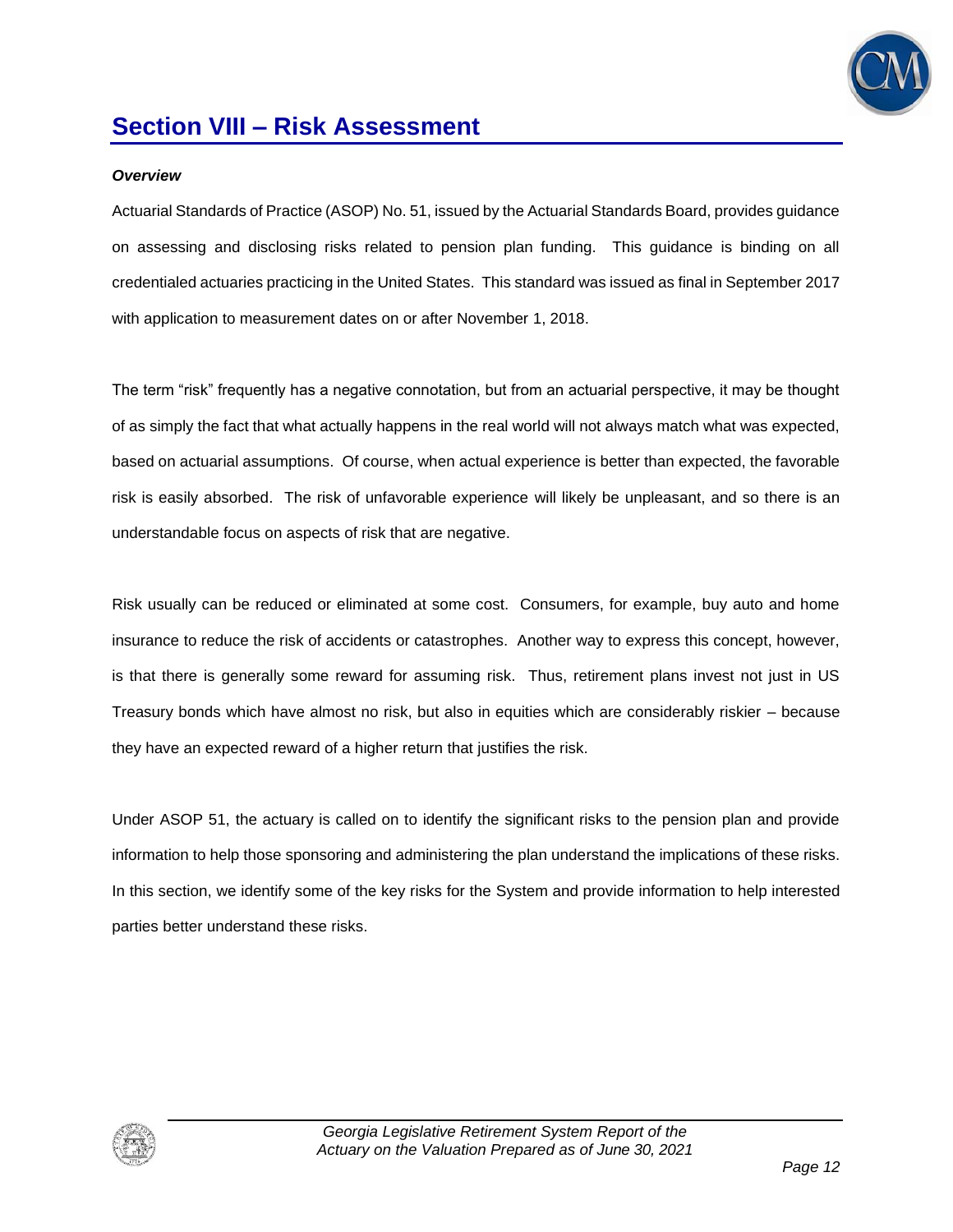

### **Section VIII – Risk Assessment**

#### *Investment Risk*

The investment return on assets is the most obvious risk – and usually the largest risk – to funding a pension plan. A market value return 10% below the assumed rate for any given year can result in significant contribution increases. However, since this System is well funded, even a negative 2.80% return in one year results in no contribution requirement. Therefore, there is little investment risk at this time.

#### *Sensitivity Measures*

Valuations are generally performed with a single set of assumptions that reflects the best estimate of future conditions, in the opinion of the actuary and typically the governing board. Note that under actuarial standards of practice, the set of economic assumptions used for funding must be consistent. To enhance the understanding of the importance of an assumption, a sensitivity test can be performed where the valuation results are recalculated using a different assumption or set of assumptions.

The following tables contains the key measures for the System using the valuation assumption for investment return of 7.20%, along with the results if the assumption were 6.20% or 8.20%. In this analysis, only the investment return assumption is changed. Consequently, there may be inconsistencies between the investment return and other economic assumptions such as inflation or payroll increases. In addition, simply because the valuation results under alternative assumptions are shown here, it should not be implied that CMC believes that either assumption (6.20% or 8.20%) would comply with actuarial standards of practice.

| (\$ in thousands)                                                                                                                      |                                                   |                                                  |                                                    |  |
|----------------------------------------------------------------------------------------------------------------------------------------|---------------------------------------------------|--------------------------------------------------|----------------------------------------------------|--|
| As of June 30, 2021                                                                                                                    | <b>Current Discount</b><br>Rate (7.2%)            | -1% Discount<br>Rate (6.2%)                      | +1% Discount<br>Rate (8.2%)                        |  |
| <b>Accrued Liability</b><br>Unfunded Liability<br>Funded Ratio (AVA)<br>ADEC<br><b>Employer Contribution rate</b><br>per active member | \$25.838<br>(\$11,240)<br>143.5%<br>\$0<br>\$0.00 | \$28,447<br>(\$8,631)<br>130.3%<br>\$0<br>\$0.00 | \$23,933<br>(\$13, 145)<br>154.9%<br>\$0<br>\$0.00 |  |

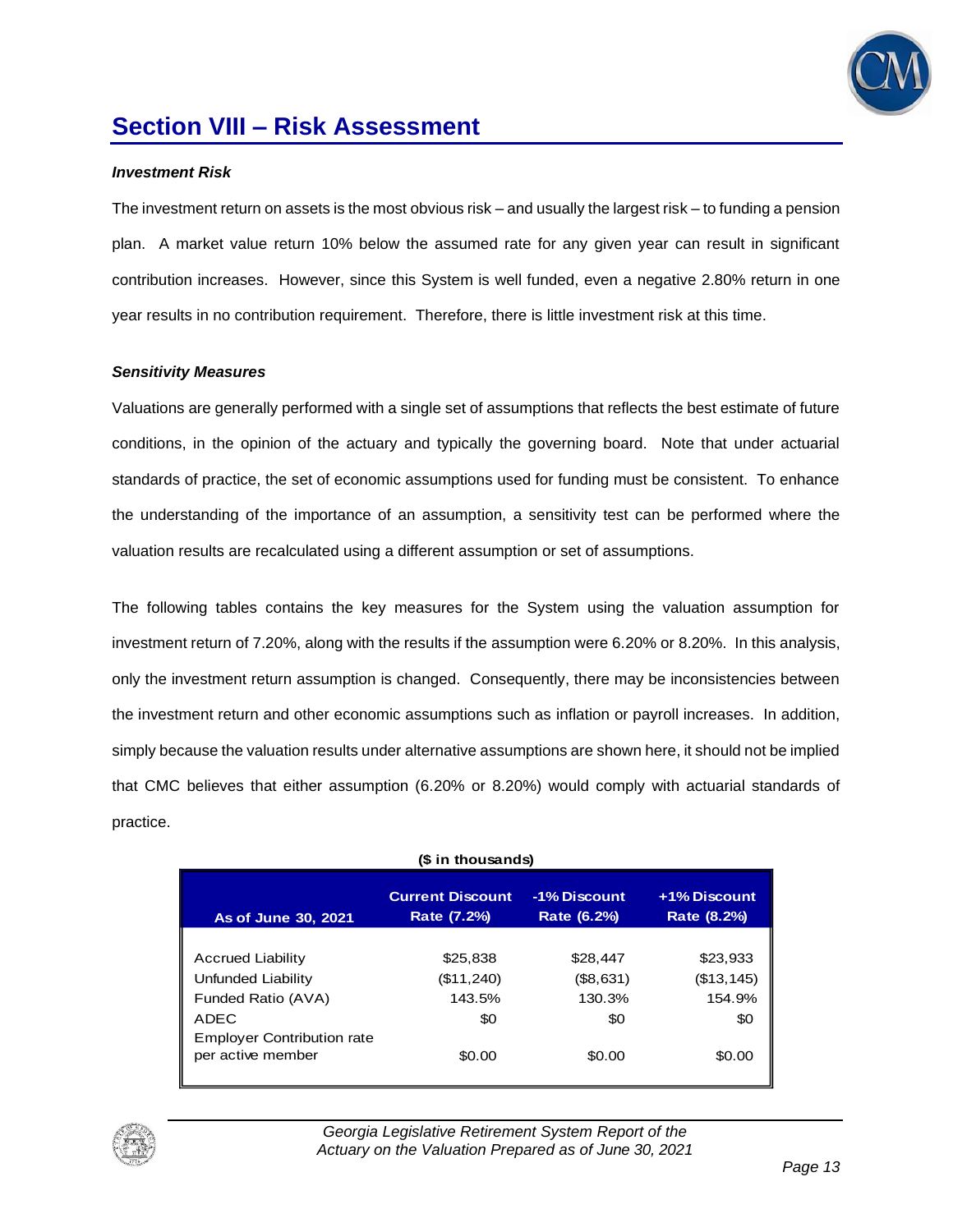

### **Section VIII – Risk Assessment**

#### *Mortality Risk*

The mortality assumption is a significant assumption for valuation results, second only to the investment assumption in most situations. The System's mortality assumption utilizes a mortality table (with separate rates for males and females, as well as different rates by status) and a projection scale for how the mortality table is expected to improve through time.

The future, however, is not known, and actual mortality improvements may occur at a faster rate than expected, or at a slower rate than expected (or even decline). Although changes in mortality will affect the benefits paid, this assumption is carefully studied during the regular experience studies that the System conducts so that incremental changes can be made to smoothly reflect unfolding experience. The last experience investigation was prepared for the five-year period ending June 30, 2019 and based on the results of the investigation, a new mortality table with generational approach to future improvements in mortality was adopted. The next experience investigation will be prepared for the period July 1, 2019 through June 30, 2024.

#### *Contribution Risk*

The System is primarily funded by member and employer contributions to the trust fund, together with the earnings on those accumulated contributions. Each year in the valuation, the Required Contribution Rate is determined, based on the System's funding policy. This rate is the sum of the rates for the normal cost for the plan, the amortization of the UAAL, and the administrative expenses. Since the Required Contribution Rate has always been made and that procedure is expected to continue, there is no Contribution Risk at this time.

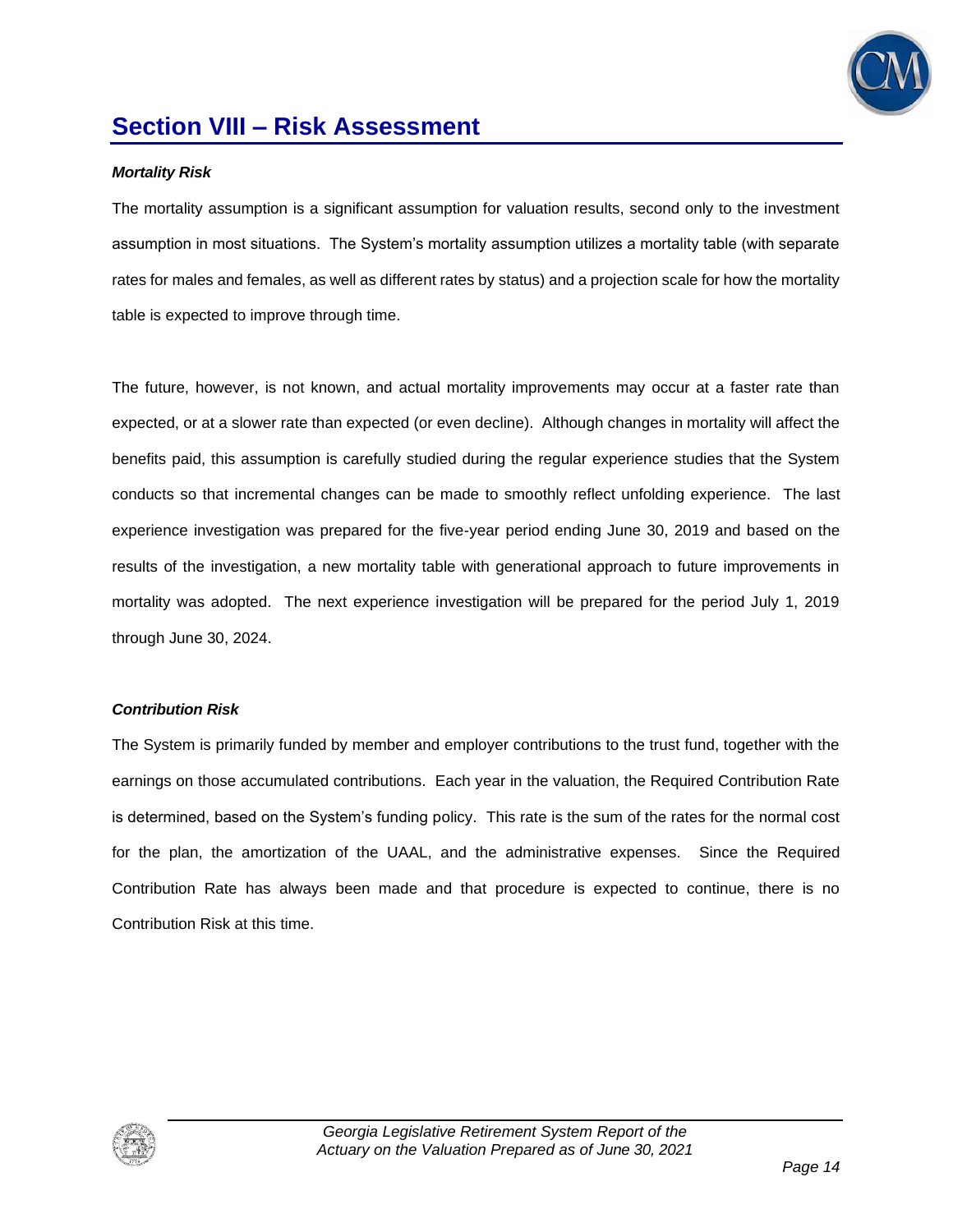

## **Schedule A – Valuation Balance Sheet**

#### **THE PRESENT AND PROSPECTIVE ASSETS AND LIABILITIES OF THE GEORGIA LEGISLATIVE RETIREMENT SYSTEM AS OF JUNE 30, 2021**

|     | <b>ACTUARIAL LIABILITIES</b>                                                                                                                                                      |                |                |
|-----|-----------------------------------------------------------------------------------------------------------------------------------------------------------------------------------|----------------|----------------|
| (1) | Present value of prospective benefits payable on account<br>of present retired members, beneficiaries of deceased<br>members, and members entitled to deferred vested<br>benefits |                |                |
|     | Service and disability benefits                                                                                                                                                   | \$13,001,449   |                |
|     | Death and survivor benefits                                                                                                                                                       | 2,894,739      |                |
|     | Deferred vested benefits<br>Total                                                                                                                                                 | 4,283,169      | \$20,179,357   |
|     |                                                                                                                                                                                   |                |                |
| (2) | Present value of prospective benefits payable on account                                                                                                                          |                |                |
|     | of present active members                                                                                                                                                         |                | 8,040,122      |
| (3) | <b>TOTAL ACTUARIAL LIABILITIES</b>                                                                                                                                                |                | \$28,219,479   |
|     |                                                                                                                                                                                   |                |                |
|     | <b>PRESENT AND PROSPECTIVE ASSETS</b>                                                                                                                                             |                |                |
|     |                                                                                                                                                                                   |                |                |
| (4) | Actuarial value of assets                                                                                                                                                         |                | \$37,078,000   |
| (5) | Present value of total future contributions = $(3)-(4)$                                                                                                                           | \$ (8,858,521) |                |
| (6) | Present value of future member contributions                                                                                                                                      |                | 1,800,325      |
| (7) | Present value of future employer contributions = $(5)-(6)$                                                                                                                        | \$(10,658,846) |                |
| (8) | Prospective normal contributions                                                                                                                                                  |                | 581,291        |
|     |                                                                                                                                                                                   |                |                |
| (9) | Prospective unfunded actuarial accrued liability<br>contributions = $(7)-(8)$                                                                                                     |                | (11, 240, 137) |

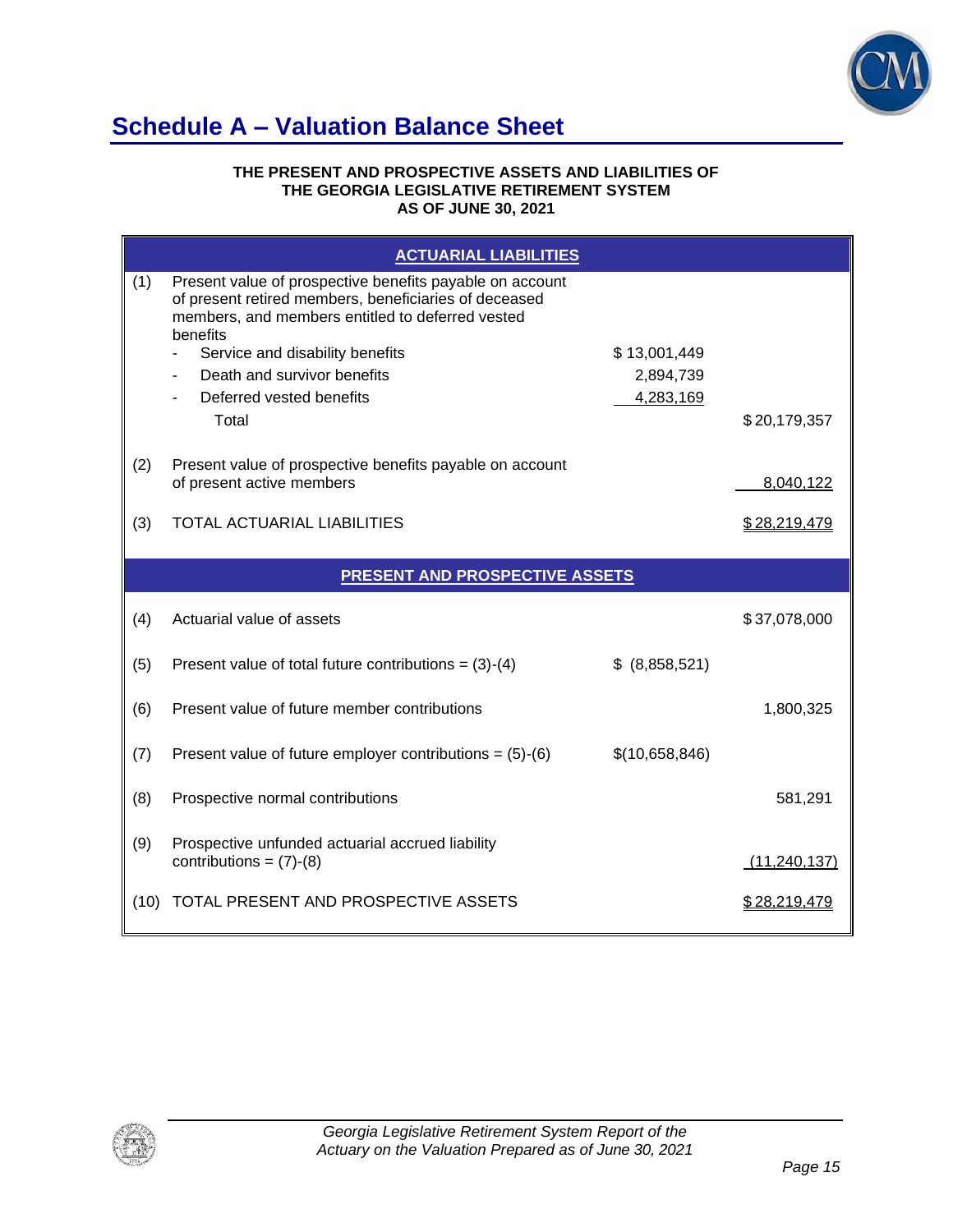

# **Schedule B – Development of Actuarial Value of Assets**

| (1) | Actuarial Value Beginning of Year                                                                                                                                                                                                                                                                                   | \$       | 34,661,000                                                            |
|-----|---------------------------------------------------------------------------------------------------------------------------------------------------------------------------------------------------------------------------------------------------------------------------------------------------------------------|----------|-----------------------------------------------------------------------|
| (2) | Fair Value End of Year                                                                                                                                                                                                                                                                                              | \$       | 42,713,000                                                            |
| (3) | Fair Value Beginning of Year                                                                                                                                                                                                                                                                                        | \$       | 34,568,000                                                            |
| (4) | Cash Flow<br>Contributions<br>(a)<br><b>Benefit Payments</b><br>(b)<br>(c)<br><b>Administrative Expenses</b><br>(d)<br><b>Investment Expenses</b><br>(e)<br>Net: $(4)(a) + (4)(b) + (4)(c) + (4)(d)$                                                                                                                | \$<br>\$ | 290,000<br>(1,762,000)<br>(311,000)<br>(17,000)<br>(1,800,000)        |
| (5) | Investment Income<br>Fair Total: $(2) - (3) - (4)(e)$<br>(a)<br>Assumed Rate of Return for Current Year<br>(b)<br>Amount for Immediate Recognition:<br>(c)<br>$[(3) \times (5)(b)] + [ {(4)(a) + (4)(b) + (4)(c)} \times (5)(b) \times 0.5] - (4)(d)$<br>(d)<br>Amount for Phased-In Recognition: $(5)(a) - (5)(c)$ | \$<br>\$ | 9,945,000<br>7.30%<br>2,475,000<br>7,470,000                          |
| (6) | Phased-In Recognition of Investment Income<br>Current Year: (5)(d) / 5<br>(a)<br><b>First Prior Year</b><br>(b)<br>Second Prior Year<br>(c)<br>Third Prior Year<br>(d)<br>Fourth Prior Year<br>(e)<br>(f)<br><b>Total Recognized Investment Gain</b>                                                                | \$<br>\$ | 1,494,000<br>(126,000)<br>(40,000)<br>117,000<br>297,000<br>1,742,000 |
| (7) | Actuarial Value End of Year: $(1) + (4)(e) + (5)(c) + (6)(f)$                                                                                                                                                                                                                                                       | \$       | 37,078,000                                                            |
| (8) | Difference Between Fair & Actuarial Values: $(2) - (8)$                                                                                                                                                                                                                                                             |          | 5,635,000                                                             |
| (9) | Rate of Return on Actuarial Value*                                                                                                                                                                                                                                                                                  |          | 12.44%                                                                |

\* Calculated assuming cash flow occurs in the middle of the year

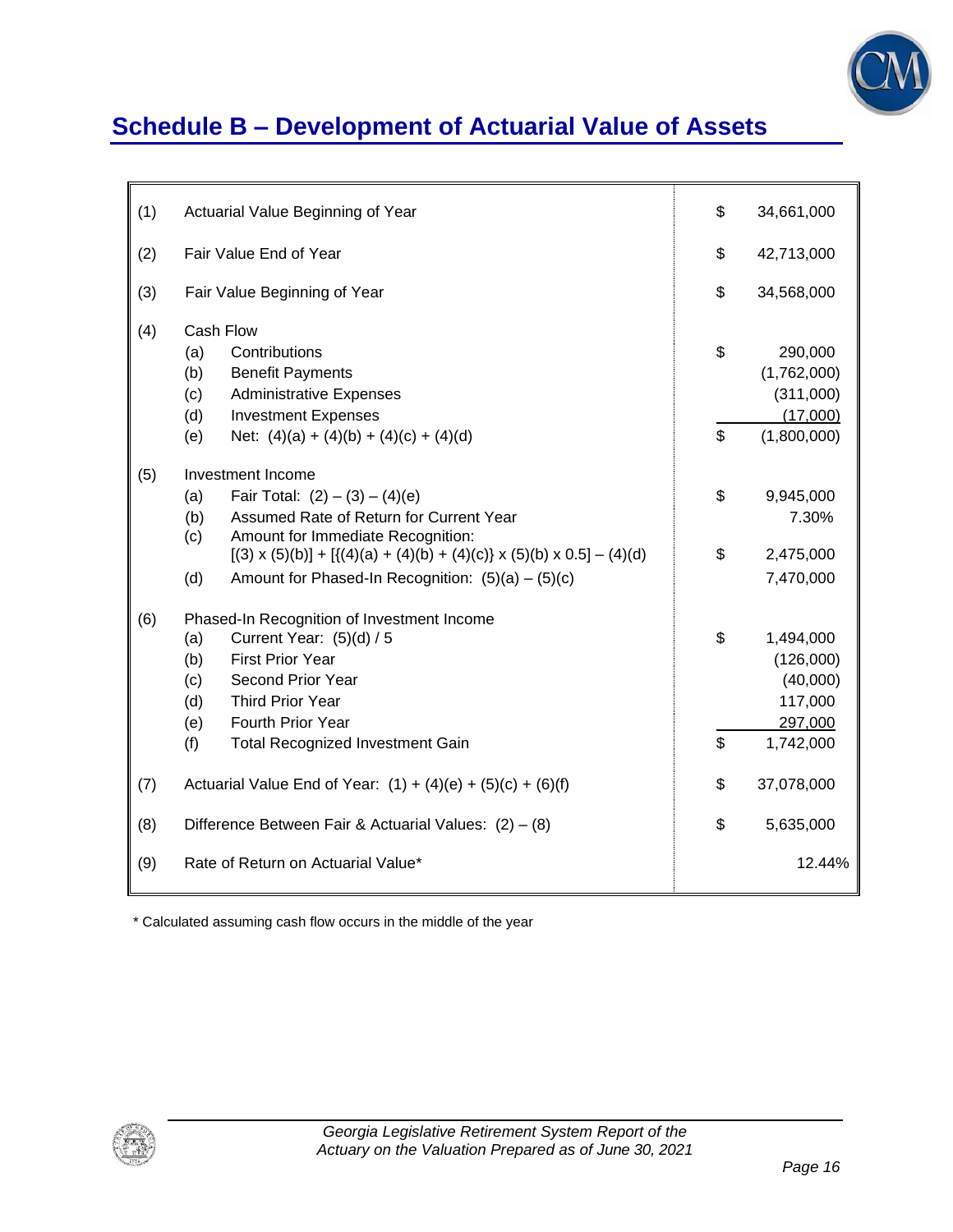

# **Schedule C – Summary of Receipts and Disbursements**

#### **FAIR VALUE OF ASSETS**

|                                                             | <b>YEAR ENDING</b>  |                                    |  |  |
|-------------------------------------------------------------|---------------------|------------------------------------|--|--|
| Receipts for the Year                                       | June 30, 2021       | June 30, 2020                      |  |  |
|                                                             | (\$1,000's)         | (\$1,000's)                        |  |  |
| Contributions:<br><b>Members</b><br>Nonemployer<br>Employer | \$<br>290<br>0<br>0 | \$<br>325<br>0<br>$\boldsymbol{0}$ |  |  |
| Subtotal                                                    | \$<br>290           | \$<br>325                          |  |  |
| <b>Investment Earnings</b>                                  | 9,928               | 1,824                              |  |  |
| <b>TOTAL</b>                                                | \$<br>10,218        | \$<br>2,149                        |  |  |
| Disbursements for the Year                                  |                     |                                    |  |  |
| <b>Benefit Payments</b>                                     | \$<br>1,720         | \$<br>1,795                        |  |  |
| <b>Refunds to Members</b>                                   | 42                  | 21                                 |  |  |
| <b>Administrative Expenses</b>                              | 311                 | 305                                |  |  |
| <b>TOTAL</b>                                                | \$<br>2,073         | \$<br>2,121                        |  |  |
| <b>Excess of Receipts over Disbursements</b>                | \$<br>8,145         | \$<br>28                           |  |  |
| <b>Reconciliation of Asset Balances</b>                     |                     |                                    |  |  |
| Asset Balance as of the Beginning of Year                   | \$<br>34,568        | \$<br>34,540                       |  |  |
| <b>Excess of Receipts over Disbursements</b>                | 8,145               | 28                                 |  |  |
| Asset Balance as of the End of Year                         | \$<br>42,713        | \$<br>34,568                       |  |  |
| Rate of Return*                                             | 29.48%              | 5.42%                              |  |  |

\* Calculated assuming cash flow occurs in the middle of the year

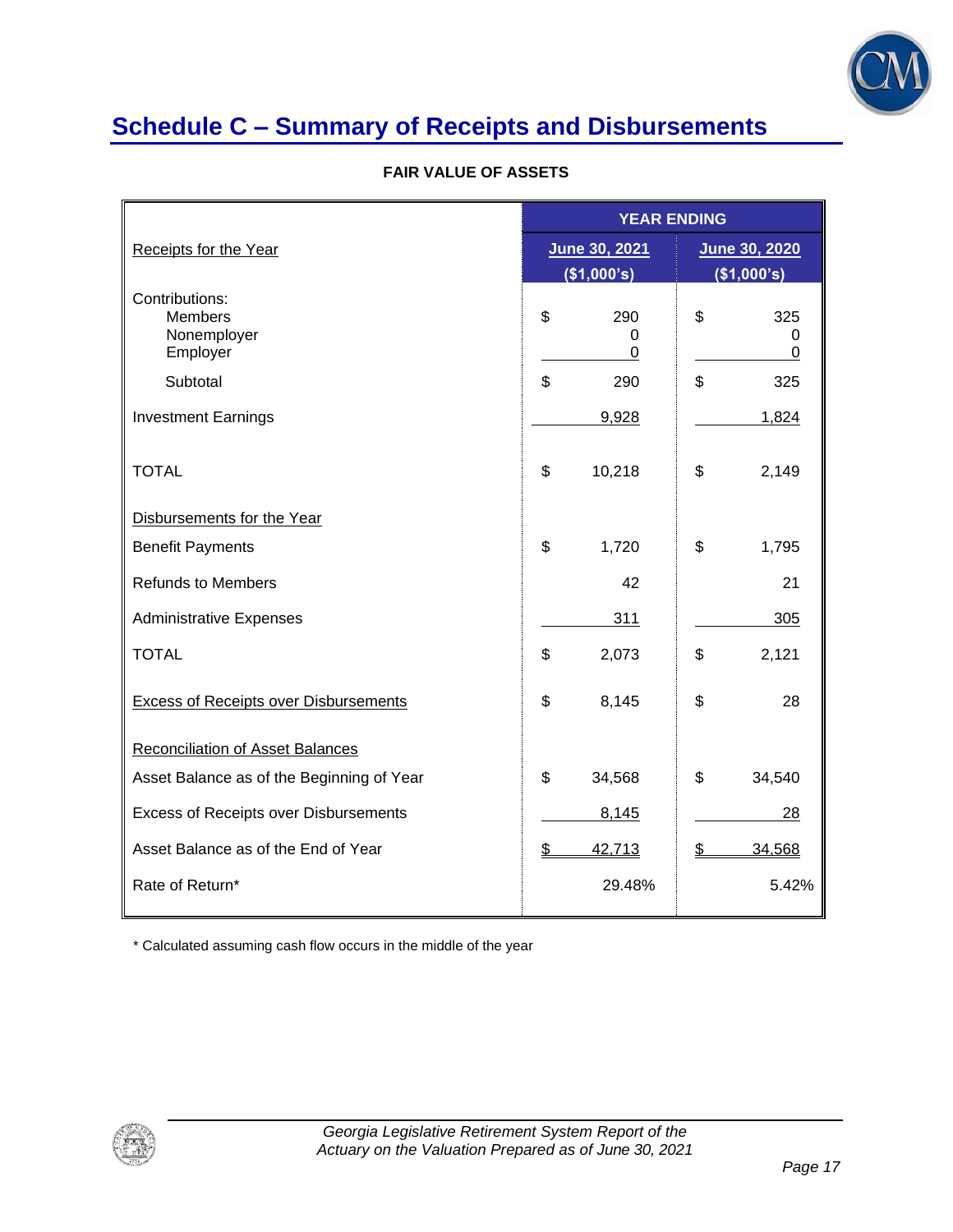

## **Schedule D – Outline of Actuarial Assumptions and Methods**

Actuarial assumptions and methods adopted by the Board December 17, 2020. Valuation interest rate adopted by the Board March 15, 2018.

**VALUATION INTEREST RATE**: 7.20% per annum, compounded annually, net of investment expenses, composed of a 2.50% inflation assumption and a 4.70% real rate of investment return assumption.

**SALARY INCREASES:** None.

**RATES OF WITHDRAWAL BEFORE SERVICE RETIREMENT:** Representative values of the assumed annual rates of withdrawal before service retirement are as follows:

|     | <b>Annual Rates</b><br>оf |
|-----|---------------------------|
| Age | Withdrawal                |
|     |                           |
| 25  | 9.0%                      |
| 30  | 9.0                       |
| 35  | 9.0                       |
| 40  | 10.0                      |
| 45  | 11.0                      |
| 50  | 9.0                       |
| 55  | 8.0                       |
| 60  | 8.0                       |
| 65  | 8.0                       |

**SERVICE RETIREMENT:** The assumed annual rates of retirement are shown below:

| Age | <b>Annual Rate</b> | Age   | <b>Annual Rate</b> |
|-----|--------------------|-------|--------------------|
| 60  | 8%                 | 66    | 10%                |
| 61  | 8%                 | 67    | 10%                |
| 62  | 12%                | 68    | 10%                |
| 63  | 8%                 | 69    | 15%                |
| 64  | 8%                 | 70-79 | 15%                |
| 65  | 10%                | 80    | 100%               |

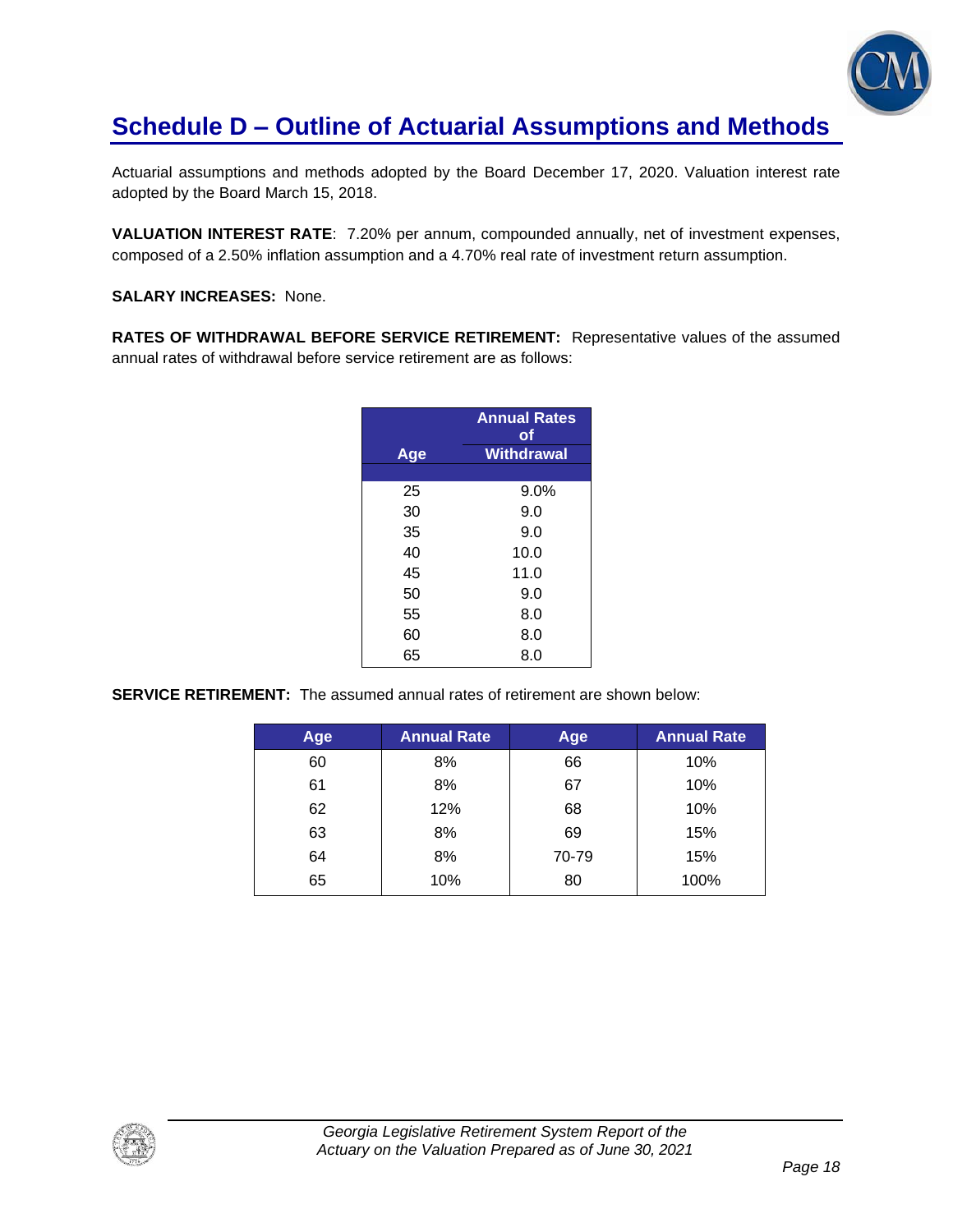

# **Schedule D – Outline of Actuarial Assumptions and Methods**

**RATES OF DEATH BEFORE RETIREMENT**: The Pub-2010 General Employee Table, with no adjustments, projected generationally with the MP-2019 scale is used for both males and females while in active service. Representative values of the assumed annual rates of mortality while in active service are as follows:

|     |              | <b>Annual Rates of Death*</b> |     |              |                |
|-----|--------------|-------------------------------|-----|--------------|----------------|
| Age | <b>Males</b> | <b>Females</b>                | Age | <b>Males</b> | <b>Females</b> |
| 20  | 0.0370%      | 0.0130%                       | 45  | 0.0980%      | 0.0560%        |
| 25  | 0.0280       | 0.0090                        | 50  | 0.1490       | 0.0830         |
| 30  | 0.0360       | 0.0150                        | 55  | 0.2190       | 0.1230         |
| 35  | 0.0470       | 0.0230                        | 60  | 0.3190       | 0.1860         |
| 40  | 0.0660       | 0.0360                        | 65  | 0.4680       | 0.2960         |

Base mortality rates as of 2010 before application of the improvement scale

**RATES OF DEATHS AFTER RETIREMENT**: The Pub-2010 Family of Tables projected generationally with MP-2019 Scale and with further adjustments are used for post-retirement mortality assumptions as follows:

| <b>Participant Type</b>    | <b>Membership Table</b>                       | Set Forward (+)/<br>Setback (-) | <b>Adjustment to Rates</b> |
|----------------------------|-----------------------------------------------|---------------------------------|----------------------------|
| <b>Service Retirees</b>    | <b>General Healthy</b><br>Annuitant           | Male: $+1$ ; Female: $+1$       | Male: 105%; Female: 108%   |
| <b>Disability Retirees</b> | General Disabled                              | Male: -3; Female: 0             | Male: 103%; Female: 106%   |
| <b>Beneficiaries</b>       | <b>General Contingent</b><br><b>Survivors</b> | Male: $+2$ ; Female: $+2$       | Male: 106%; Female: 105%   |

Representative values of the assumed annual rates of mortality are as follows:

| <b>Annual Rates of Death*</b> |                           |                |                              |                |                      |                |
|-------------------------------|---------------------------|----------------|------------------------------|----------------|----------------------|----------------|
|                               | <b>Service Retirement</b> |                | <b>Disability Retirement</b> |                | <b>Beneficiaries</b> |                |
| Age                           | <b>Males</b>              | <b>Females</b> | <b>Males</b>                 | <b>Females</b> | <b>Males</b>         | <b>Females</b> |
| 50                            | 0.3371%                   | 0.2516%        | 1.2576%                      | 1.5720%        | 0.7918%              | 0.3843%        |
| 55                            | 0.4861                    | 0.3251         | 1.8725                       | 1.8465         | 0.9402               | 0.5334         |
| 60                            | 0.6941                    | 0.4493         | 2.3484                       | 2.0734         | 1.1978               | 0.7529         |
| 65                            | 1.0532                    | 0.7366         | 2.7573                       | 2.3914         | 1.7257               | 1.1057         |
| 70                            | 1.7882                    | 1.2863         | 3.4536                       | 3.0337         | 2.7157               | 1.7000         |
| 75                            | 3.1448                    | 2.2799         | 4.4743                       | 4.2432         | 4.3036               | 2.7500         |
| 80                            | 5.6427                    | 4.0900         | 6.0986                       | 6.3674         | 6.8879               | 4.6778         |
| 85                            | 10.0958                   | 7.6043         | 8.8220                       | 9.8909         | 11.3049              | 8.4315         |
| 90                            | 16.9785                   | 13.8596        | 12.9831                      | 14.4849        | 18.6083              | 14.6496        |

Base mortality rates as of 2010 before application of the improvement scale

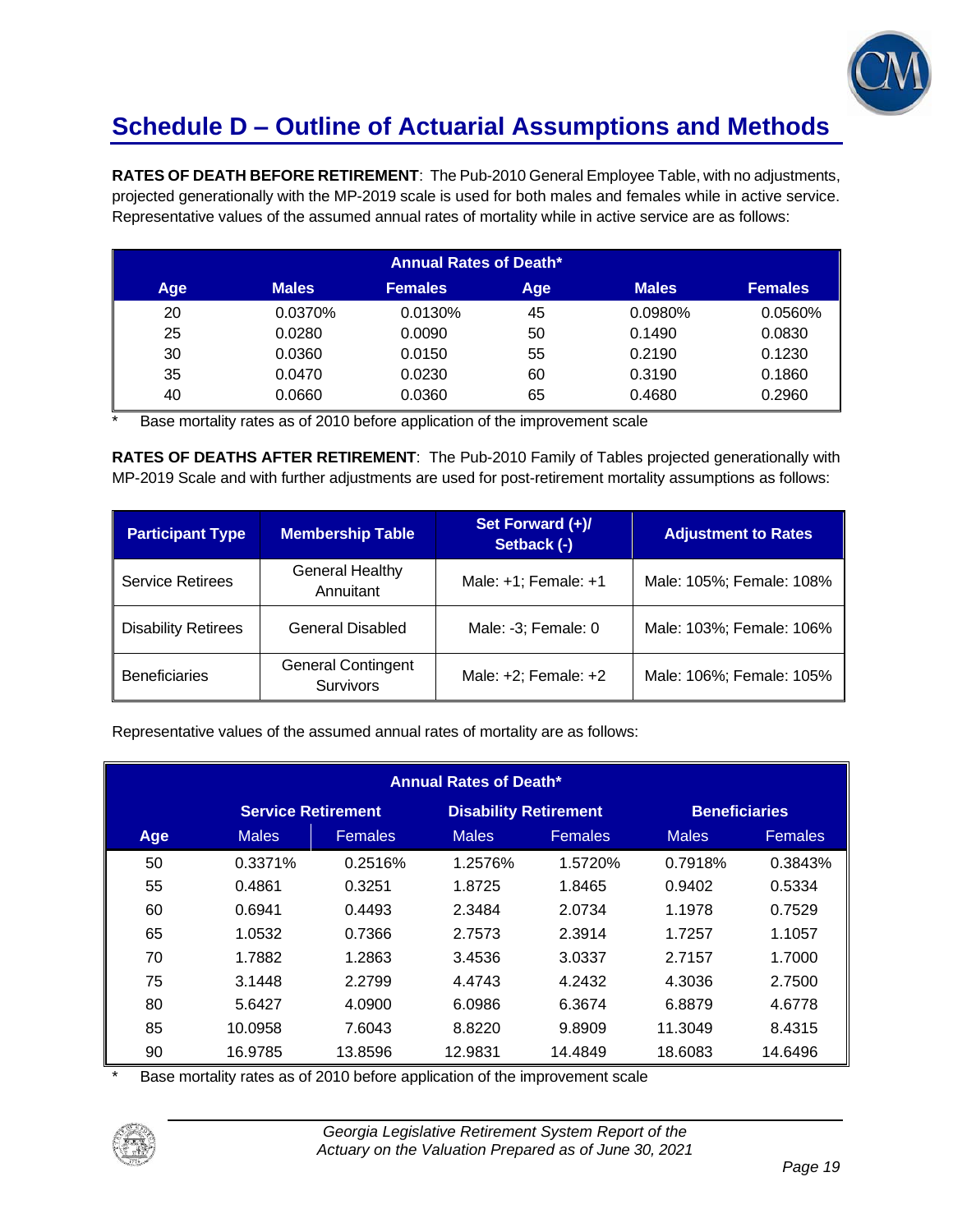

# **Schedule D – Outline of Actuarial Assumptions and Methods**

**ADMINISTRATIVE EXPENSES:** A constant dollar amount of \$300,000.

**AMORTIZATION METHOD:** Level dollar amortization.

**ASSET METHOD:** Actuarial value, as developed in Schedule B. The actuarial value of assets recognizes a portion of the difference between the fair value of assets and the expected fair value of assets, based on the assumed valuation rate of return. The amount recognized each year is 20% of the difference between fair value and expected fair value.

**COST-OF-LIVING ALLOWANCE (COLA):** 1.5% semi-annually.

**PERCENT MARRIED:** 90% of active members are assumed to be married with the male three years older than his spouse.

**VALUATION METHOD:** Entry Age Normal actuarial cost method. See Schedule E for a brief description of this method.

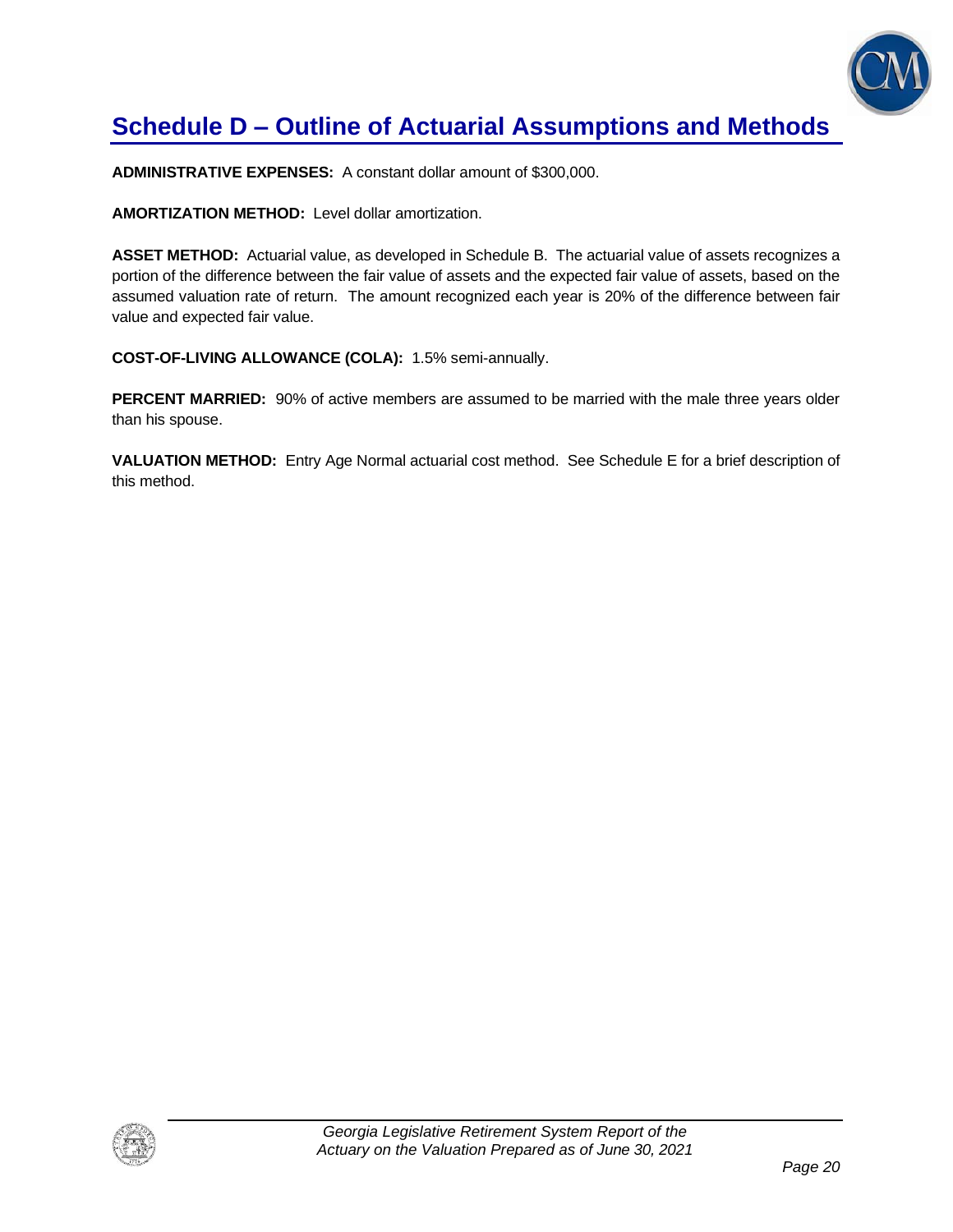

# **Schedule E – Actuarial Cost Method**

- 1. The valuation is prepared on the projected benefit basis, under which the present value, at the interest rate assumed to be earned in the future (currently 7.20%), of each member's expected benefits at retirement or death is determined, based on age, service and sex. The calculations take into account the probability of a member's death or termination of employment prior to becoming eligible for a benefit, as well as the possibility of his terminating with a service, disability or survivor's benefit. The present value of the expected benefits payable on account of the active members is added to the present value of the expected future payments to retired members, beneficiaries and members entitled to deferred vested benefits to obtain the present value of all expected benefits payable from the System on account of the present group of members and beneficiaries.
- 2. The employer contributions required to support the benefits of the System are determined following a level funding approach, and consist of a normal contribution and an unfunded actuarial accrued liability contribution.
- 3. The normal contribution is determined using the entry age actuarial cost method. Under this method, a calculation is made to determine the level amount which, if applied for the average member during the entire period of his anticipated covered service, would be required in addition to the contributions of the member to meet the cost of all benefits payable on his behalf.
- 4. The unfunded actuarial accrued liability contributions are determined by subtracting the present value of prospective employer normal contributions and member contributions, together with the current actuarial value of assets, from the present value of expected benefits to be paid from the System.

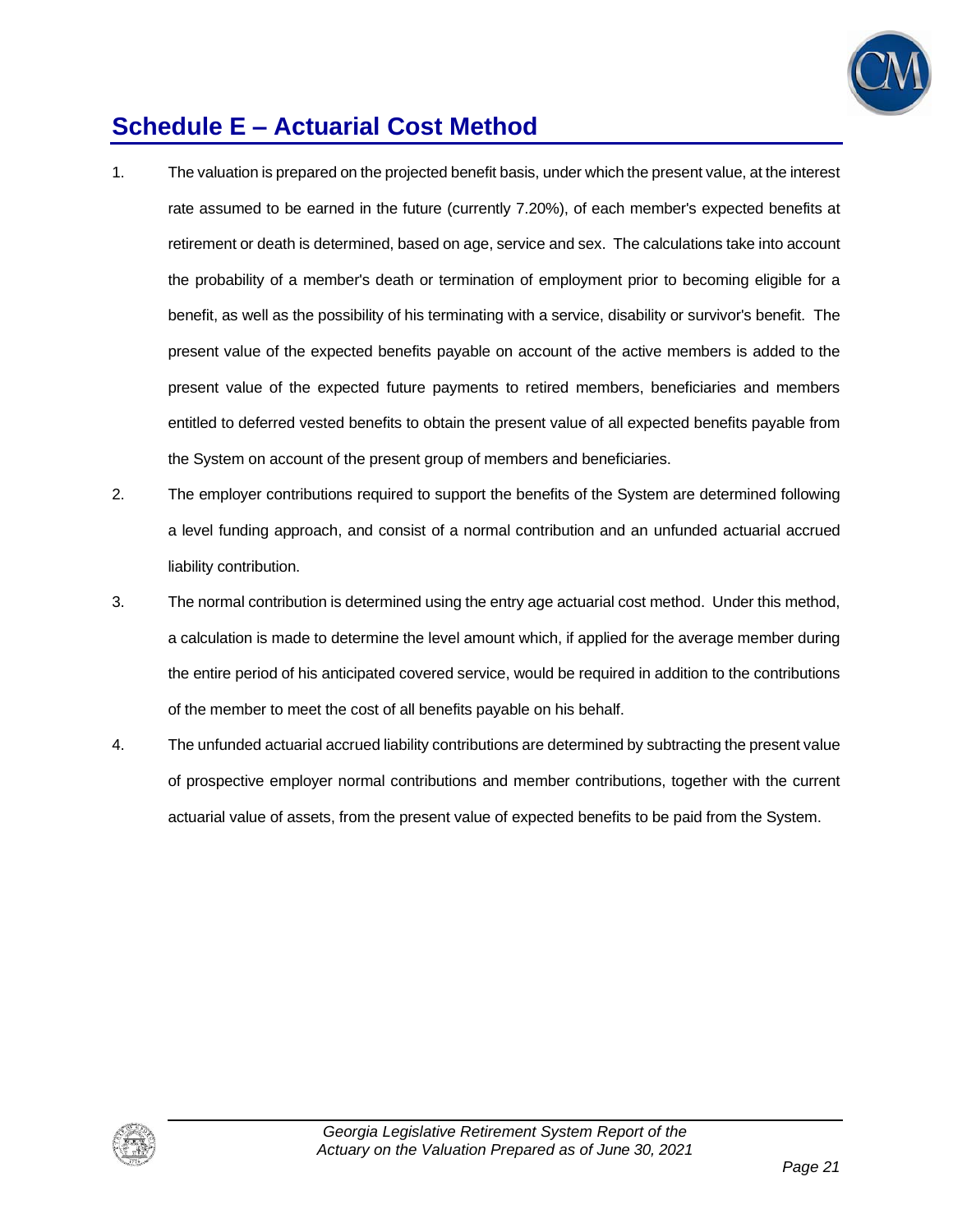

# **Schedule F – Board Funding Policy**

#### **Funding Policy of the LRS Board of Trustees**

The purpose of this Funding Policy is to state the overall objectives for the Georgia Legislative Retirement System (System), the benchmarks that will be used to measure progress in achieving those goals, and the methods and assumptions that will be employed to develop the benchmarks. It is the intent of the LRS Board of Trustees that the Funding Policy outlined herein will remain unchanged until the objectives below are met.

#### **I. Funding Objectives**

The goal in requiring employer and member contributions to the System is to accumulate sufficient assets during a member's employment to fully finance the benefits the member is expected to receive throughout retirement. In meeting this objective, the System will strive to meet the following funding objectives:

- To develop a pattern of contributions expressed as both a total dollar amount and as a dollar amount per active member and measured by valuations prepared in accordance with applicable State laws and the principles of practice prescribed by the Actuarial Standards Board.
- To maintain a stable funded ratio (ratio of actuarial value of assets to actuarial accrued liabilities) that reflects a trend of strong actuarial condition. The long-term objective is to maintain a 100% funded ratio; in the event that the funded ratio falls below 100%, the objective will be to obtain a 100% funded ratio over a reasonable period of future years.
- To maintain adequate asset levels to finance the benefits promised to members and monitor the future demand for liquidity.
- To promote intergenerational equity for taxpayers with respect to contributions required for the benefits provided by the System.

#### **II. Measures of Funding Progress**

To track progress in achieving the System's funding objectives, the following measures will be determined annually as of the actuarial valuation date (with due recognition that a single year's results may not be indicative of long-term trends):

- **Funded ratio** The funded ratio, defined as the actuarial value of assets divided by the actuarial accrued liability, should remain reasonably stable over time, before adjustments for changes in benefits, actuarial methods, and/or actuarial adjustments. The target funded ratio will be 100 percent. In the event that the funded ratio fall below 100%, the targeted funded ratio will be 100% within 20 years of the date the funded ratio first falls below 100%.
- **Unfunded Actuarial Accrued Liability (UAAL)**
	- o **Transitional UAAL** The UAAL established as of the initial valuation date for which this funding policy is adopted shall be known as the Transitional UAAL.
	- o **New Incremental UAAL** Each subsequent valuation will produce a New Incremental UAAL consisting of all benefit changes, assumption and method changes and experience gains and/or losses that have occurred since the previous valuations.

#### • **UAAL Amortization Period**

- $\circ$  The transitional UAAL will be amortized over a closed 20-year period beginning on the initial valuation date for which this funding policy is adopted.
- $\circ$  Each New Incremental UAAL shall be amortized over a closed 20-year period beginning with the year it is incurred.

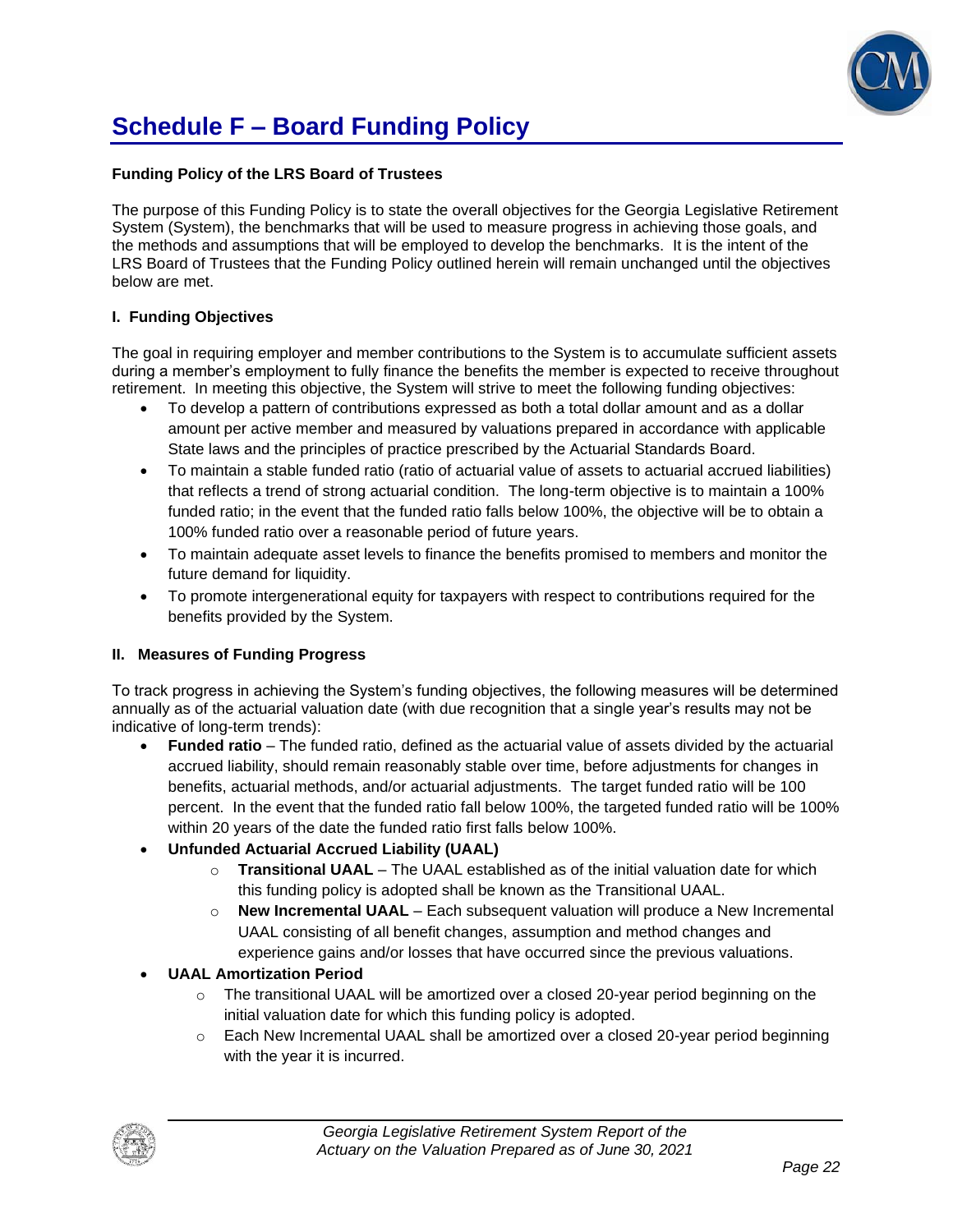

# **Schedule F – Board Funding Policy**

 $\circ$  Effective with the June 30, 2020 valuation date, any New Incremental UAAL which is attributable to the granting of any post-retirement benefit adjustment (PRBA), including COLAs and one-time (non-compounded) payments, shall be amortized over a closed 15 year period. The amortization period shall begin with the year such PRBA is granted by the Board.

### • **Employer Contributions**

- o **Employer Normal Contributions**  the contribution determined as of the valuation date each year to fund the employer portion of the annual normal cost of the System based on the assumptions and methods adopted by the Board.
- $\circ$  In each valuation subsequent to the adoption of this funding policy the required employer contributions will be determined as the summation of the employer Normal Contribution, a contribution for administrative expenses, the amortization cost for the Transitional UAAL and the individual amortization cost for each of the New Incremental UAAL bases.
- $\circ$  Employer Contributions will be expressed as both a total dollar amount and as a dollar amount per active member. In no event shall the employer contributions be less than \$0.
- o The valuation methodology, including the amortization of the Unfunded Actuarial Accrued Liability (UAAL), would be expected to maintain reasonably stable contributions as a dollar per active member.
- $\circ$  In no event will the employer contribution as determined above be less than \$0.

### **III. Methods and Assumptions**

The annual actuarial valuations providing the measures to assess funding progress will utilize the actuarial methods and assumptions last adopted by the Board based upon the advice and recommendations of the actuary. These include the following primary methods and assumptions:

- The actuarial cost method used to develop the benchmarks will be the Entry Age Normal (EAN) actuarial cost method.
- The long-term annual investment rate of return assumption will be:
	- $\circ$  Effective with the June 30, 2013 valuation date, 7.50% net of investment expenses.
	- $\circ$  Effective with the June 30, 2017 valuation date, reduced by 0.10% (10 basis points) from the immediate prior actuarial valuation, as long as the following conditions are met:
		- The actual rate of return for the fiscal year ending with the current valuation date exceeds the assumed rate of return from the immediate prior actuarial valuation, and
		- The assumed rate of return does not decrease below 7.00% net of investment expenses.
- The actuarial value of assets will be determined by recognizing the annual differences between actual and expected market value of assets over a five-year period, beginning with the June 30, 2013 actuarial valuation.
	- $\circ$  Prior to the June 30, 2013 valuation, the differences between actual and expected market value of assets were recognized over a seven-year period. For the June 30, 2013 valuation, all then-current deferred gains and losses will be recognized immediately, and the initial new five-year period will begin immediately thereafter.

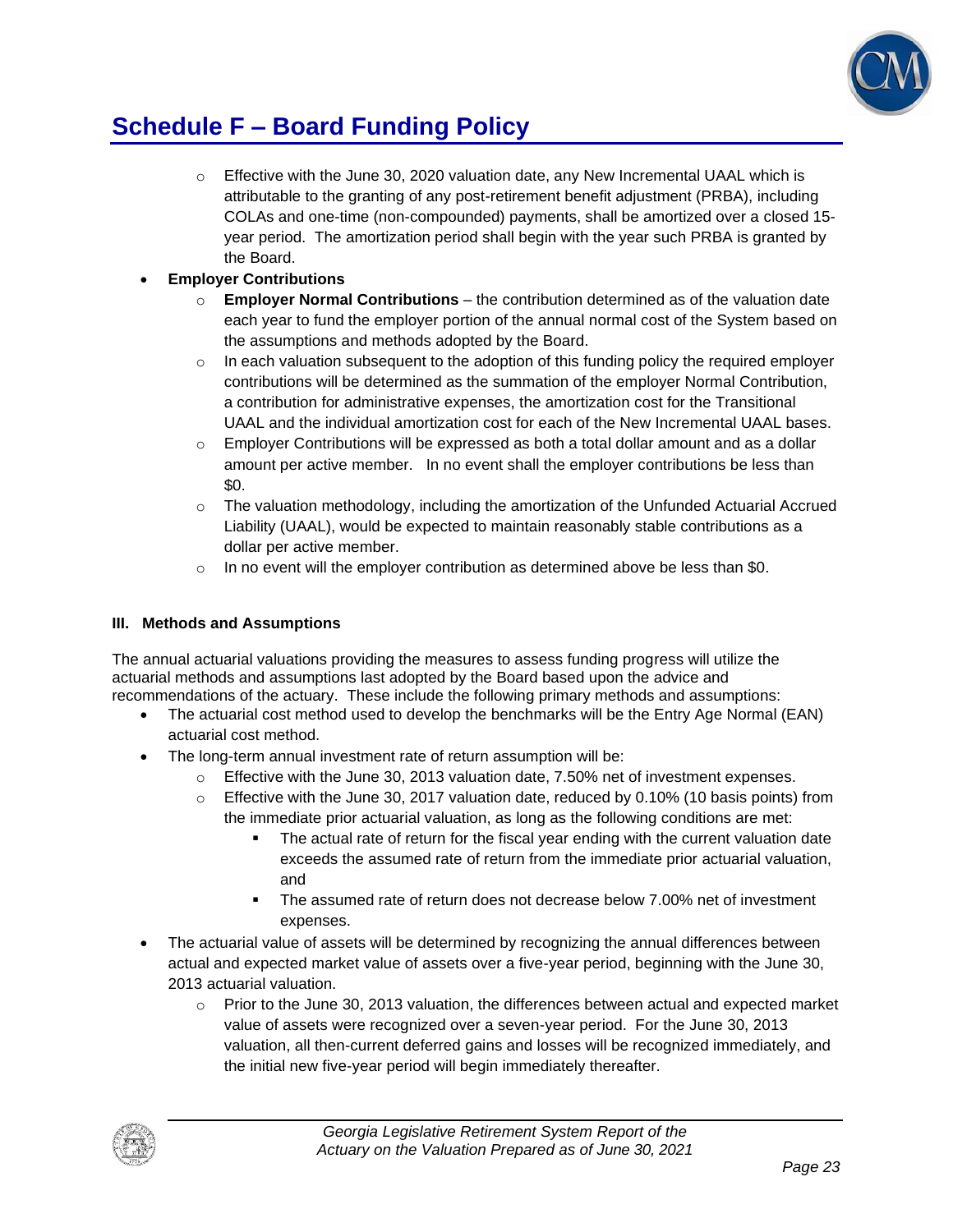

# **Schedule F – Board Funding Policy**

The employer contribution rates determined in an annual actuarial valuation will be at least sufficient to satisfy the annual normal cost of the System and amortize any UAAL as a level dollar amount over a period not to exceed 20 years. However in no event shall the employer contributions be less than \$0.

The actuary shall conduct an investigation into the System's experience at least every five years and utilize the results of the investigation to form the basis for recommended assumptions and methods. Any changes to the recommended assumptions and methods that are approved by the Board will be reflected in this Policy.

### **IV. Funding Policy Progress**

The Board will periodically have actuarial projections of the valuation results performed to assess the current and expected future progress towards the overall funding goals of the System. These periodic projections will provide the expected valuation results over at least a 30-year period. The projected measures of funding progress and the recent historical trend provided in valuations will provide important information for the Board's assessment of the System's funding progress.

Adopted: December 17, 2020

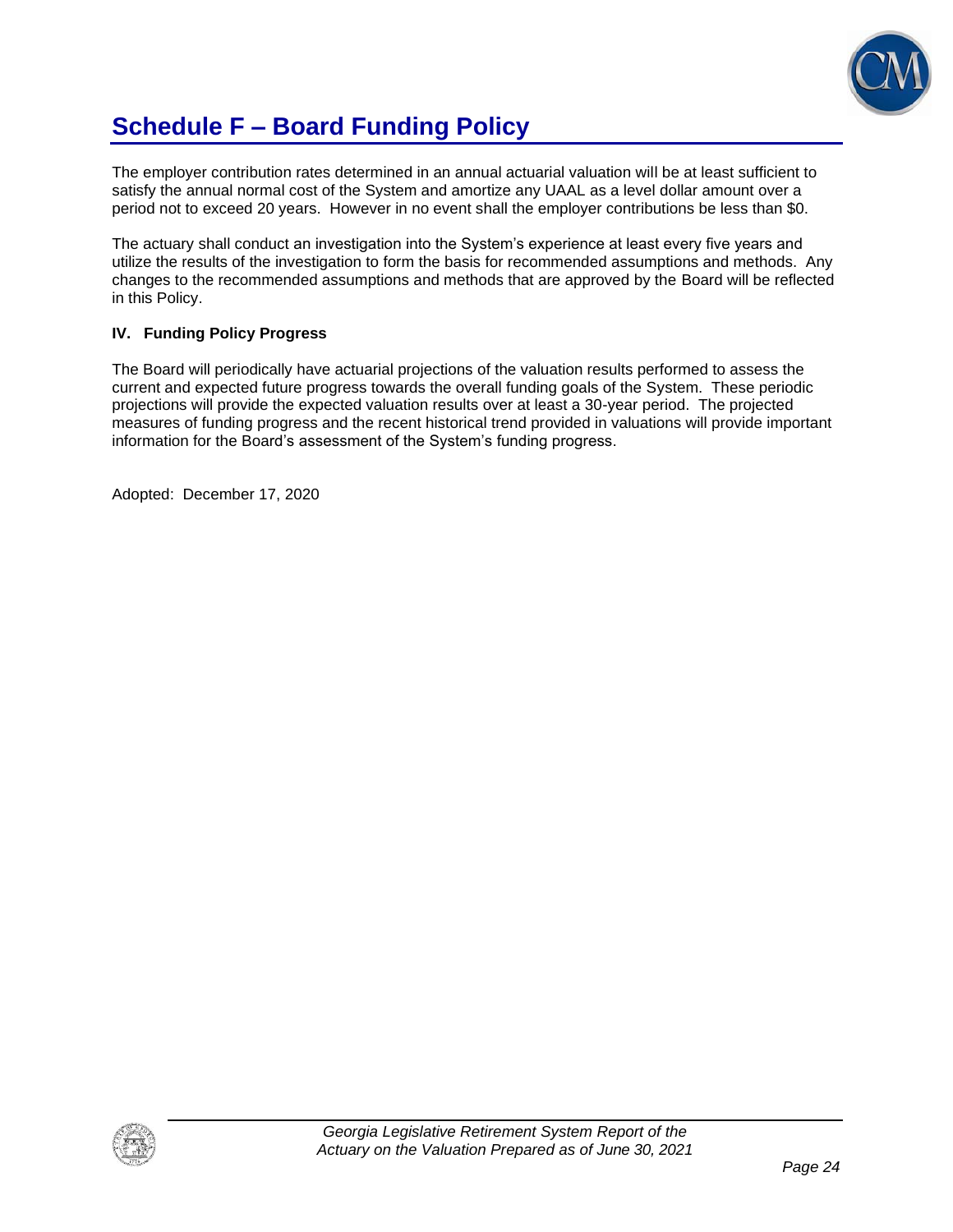

| Valuation<br>Date | Amortization<br><b>Period</b> | <b>Balance of</b><br><b>Transitional UAAL</b> | <b>Expected UAAL</b><br><b>Contribution</b> |
|-------------------|-------------------------------|-----------------------------------------------|---------------------------------------------|
| 6/30/2013         | 20                            | \$<br>(4,577,499)                             | \$<br>(449, 017)                            |
| 6/30/2014         | 19                            | (4,471,795)                                   | (449, 017)                                  |
| 6/30/2015         | 18                            | (4,358,162)                                   | (449, 017)                                  |
| 6/30/2016         | 17                            | (4,236,007)                                   | (449, 017)                                  |
| 6/30/2017         | 16                            | (4, 104, 691)                                 | (446, 099)                                  |
| 6/30/2018         | 15                            | (3,962,339)                                   | (443, 323)                                  |
| 6/30/2019         | 14                            | (3,808,267)                                   | (443, 323)                                  |
| 6/30/2020         | 13                            | (3,642,948)                                   | (443, 323)                                  |
| 6/30/2021         | 12                            | (3,465,560)                                   | (440, 983)                                  |
| 6/30/2022         | 11                            | (3,274,097)                                   | (440, 983)                                  |
| 6/30/2023         | 10                            | (3,068,849)                                   | (440, 983)                                  |
| 6/30/2024         | 9                             | (2,848,823)                                   | (440, 983)                                  |
| 6/30/2025         | 8                             | (2,612,955)                                   | (440, 983)                                  |
| 6/30/2026         | 7                             | (2,360,104)                                   | (440, 983)                                  |
| 6/30/2027         | 6                             | (2,089,048)                                   | (440, 983)                                  |
| 6/30/2028         | 5                             | (1,798,477)                                   | (440, 983)                                  |
| 6/30/2029         | 4                             | (1,486,984)                                   | (440, 983)                                  |
| 6/30/2030         | 3                             | (1, 153, 063)                                 | (440, 983)                                  |
| 6/30/2031         | 2                             | (795, 101)                                    | (440, 983)                                  |
| 6/30/2032         | 1                             | (411, 365)                                    | (440, 983)                                  |
| 6/30/2033         | 0                             | 0                                             | 0                                           |

#### **AMORTIZATION OF TRANSITIONAL INCREMENTAL UAAL**

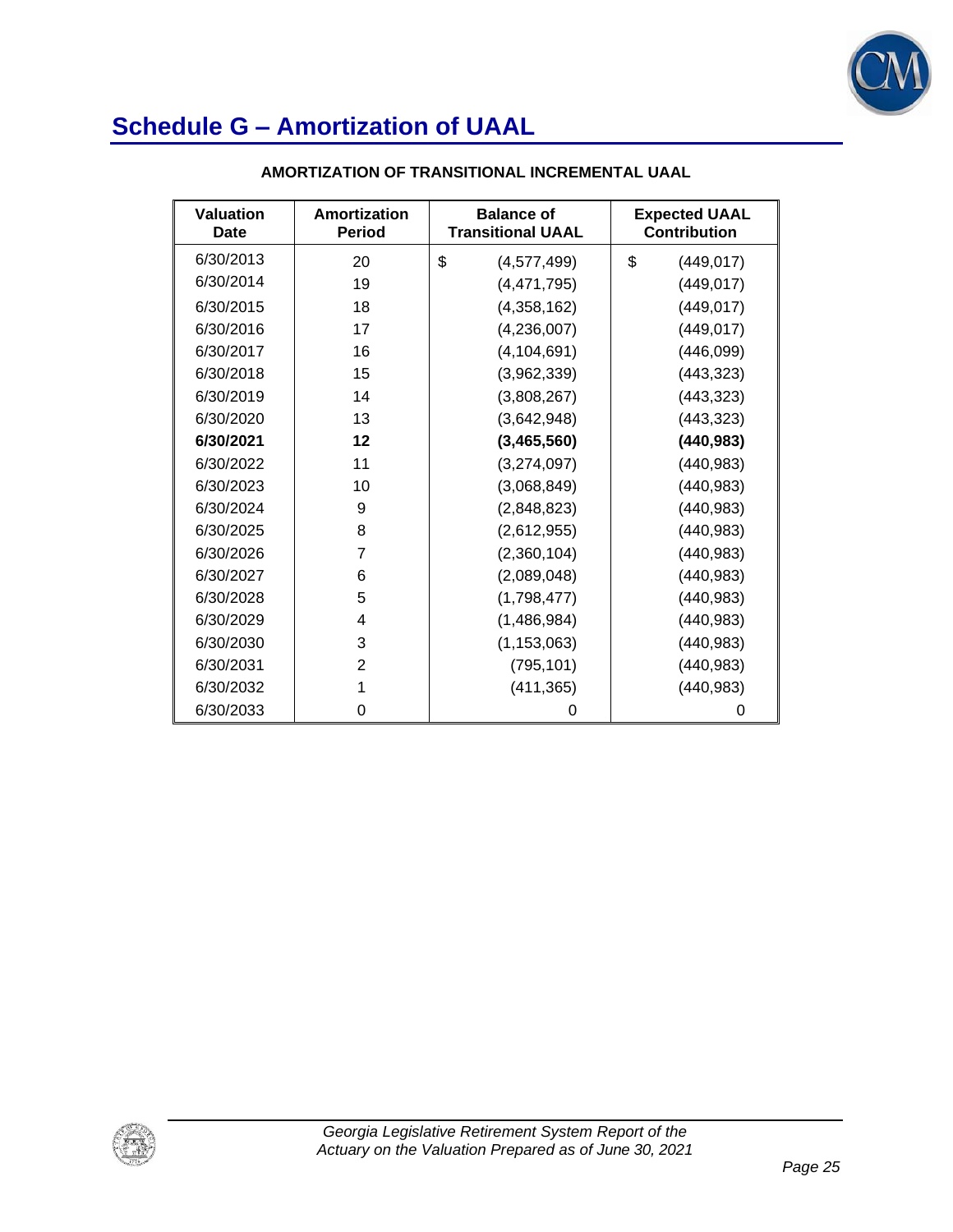

| <b>AMORTIZATION OF 2014 INCREMENTAL UAAL</b> |
|----------------------------------------------|
|----------------------------------------------|

| <b>Valuation</b><br>Date | Amortization<br><b>Period</b> | <b>Balance of New</b><br><b>Incremental UAAL</b><br>6/30/2014 | <b>Expected UAAL</b><br><b>Contribution</b> |
|--------------------------|-------------------------------|---------------------------------------------------------------|---------------------------------------------|
| 6/30/2014                | 20                            | \$<br>(1, 152, 968)                                           | \$<br>(113,097)                             |
| 6/30/2015                | 19                            | (1, 126, 343)                                                 | (113,097)                                   |
| 6/30/2016                | 18                            | (1,097,722)                                                   | (113,097)                                   |
| 6/30/2017                | 17                            | (1,066,954)                                                   | (112, 330)                                  |
| 6/30/2018                | 16                            | (1,033,579)                                                   | (111, 597)                                  |
| 6/30/2019                | 15                            | (997, 433)                                                    | (111, 597)                                  |
| 6/30/2020                | 14                            | (958, 649)                                                    | (111, 597)                                  |
| 6/30/2021                | 13                            | (917, 033)                                                    | (110, 971)                                  |
| 6/30/2022                | 12                            | (872,089)                                                     | (110, 971)                                  |
| 6/30/2023                | 11                            | (823,908)                                                     | (110, 971)                                  |
| 6/30/2024                | 10                            | (772, 259)                                                    | (110, 971)                                  |
| 6/30/2025                | 9                             | (716, 890)                                                    | (110, 971)                                  |
| 6/30/2026                | 8                             | (657, 535)                                                    | (110, 971)                                  |
| 6/30/2027                | 7                             | (593, 907)                                                    | (110, 971)                                  |
| 6/30/2028                | 6                             | (525, 697)                                                    | (110, 971)                                  |
| 6/30/2029                | 5                             | (452, 577)                                                    | (110, 971)                                  |
| 6/30/2030                | 4                             | (374, 191)                                                    | (110, 971)                                  |
| 6/30/2031                | 3                             | (290, 162)                                                    | (110, 971)                                  |
| 6/30/2032                | 2                             | (200, 083)                                                    | (110, 971)                                  |
| 6/30/2033                | 1                             | (103, 518)                                                    | (110, 971)                                  |
| 6/30/2034                | 0                             | 0                                                             | 0                                           |

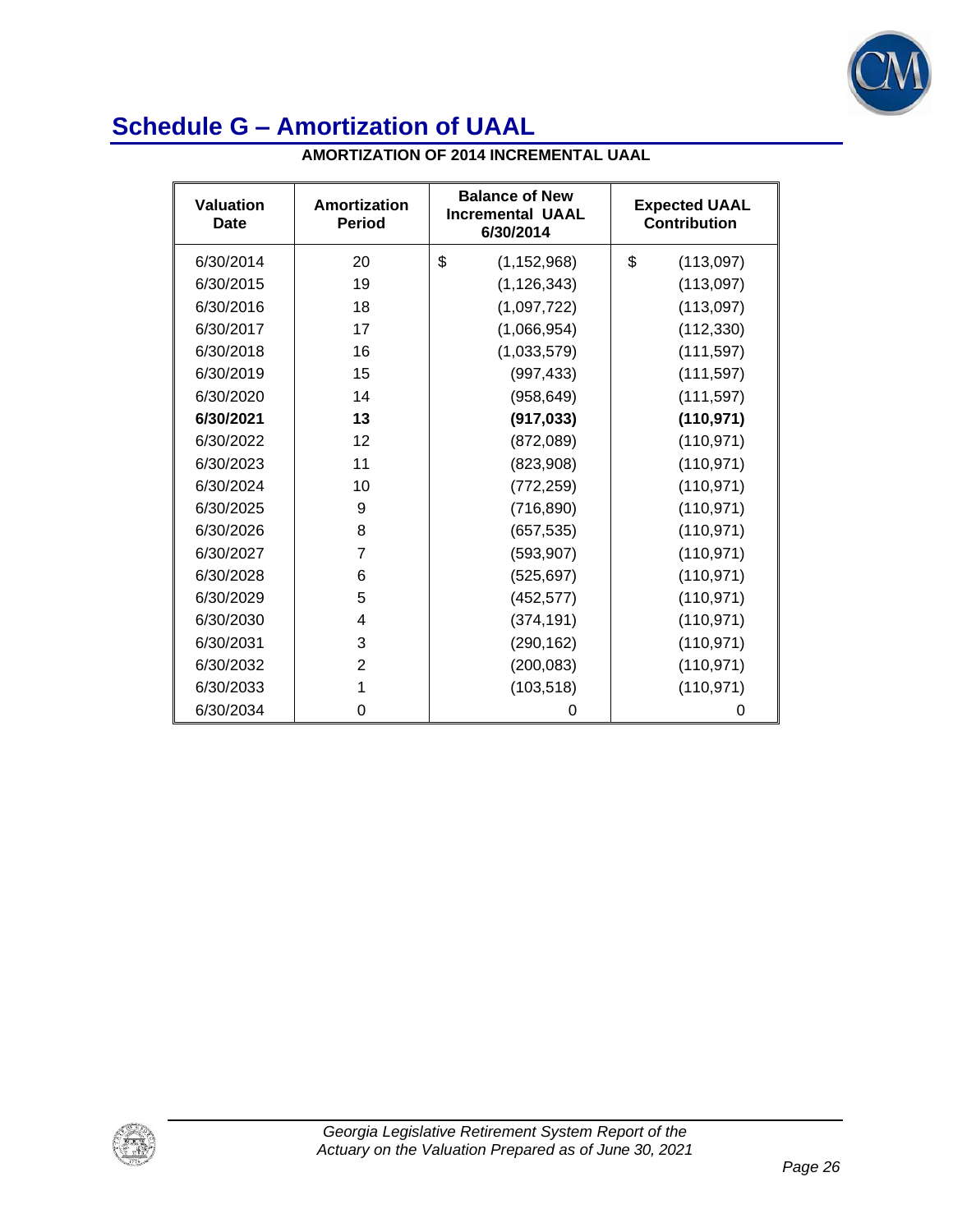

| <b>Valuation</b><br>Date | Amortization<br><b>Period</b> | <b>Balance of New</b><br><b>Incremental UAAL</b><br>6/30/2015 | <b>Expected UAAL</b><br><b>Contribution</b> |
|--------------------------|-------------------------------|---------------------------------------------------------------|---------------------------------------------|
| 6/30/2015                | 20                            | \$<br>(460, 224)                                              | \$<br>(45, 144)                             |
| 6/30/2016                | 19                            | (449, 596)                                                    | (45, 144)                                   |
| 6/30/2017                | 18                            | (438, 172)                                                    | (44, 825)                                   |
| 6/30/2018                | 17                            | (425, 771)                                                    | (44, 520)                                   |
| 6/30/2019                | 16                            | (412, 332)                                                    | (44, 520)                                   |
| 6/30/2020                | 15                            | (397, 912)                                                    | (44, 520)                                   |
| 6/30/2021                | 14                            | (382, 440)                                                    | (44, 256)                                   |
| 6/30/2022                | 13                            | (365, 720)                                                    | (44, 256)                                   |
| 6/30/2023                | 12                            | (347, 795)                                                    | (44, 256)                                   |
| 6/30/2024                | 11                            | (328, 581)                                                    | (44, 256)                                   |
| 6/30/2025                | 10                            | (307, 982)                                                    | (44, 256)                                   |
| 6/30/2026                | 9                             | (285, 901)                                                    | (44, 256)                                   |
| 6/30/2027                | 8                             | (262, 230)                                                    | (44, 256)                                   |
| 6/30/2028                | $\overline{7}$                | (236, 854)                                                    | (44, 256)                                   |
| 6/30/2029                | 6                             | (209, 652)                                                    | (44, 256)                                   |
| 6/30/2030                | 5                             | (180, 491)                                                    | (44, 256)                                   |
| 6/30/2031                | 4                             | (149, 230)                                                    | (44, 256)                                   |
| 6/30/2032                | 3                             | (115, 719)                                                    | (44, 256)                                   |
| 6/30/2033                | 2                             | (79, 794)                                                     | (44, 256)                                   |
| 6/30/2034                | 1                             | (41, 284)                                                     | (44, 256)                                   |
| 6/30/2035                | 0                             | 0                                                             | 0                                           |

#### **AMORTIZATION OF 2015 INCREMENTAL UAAL**

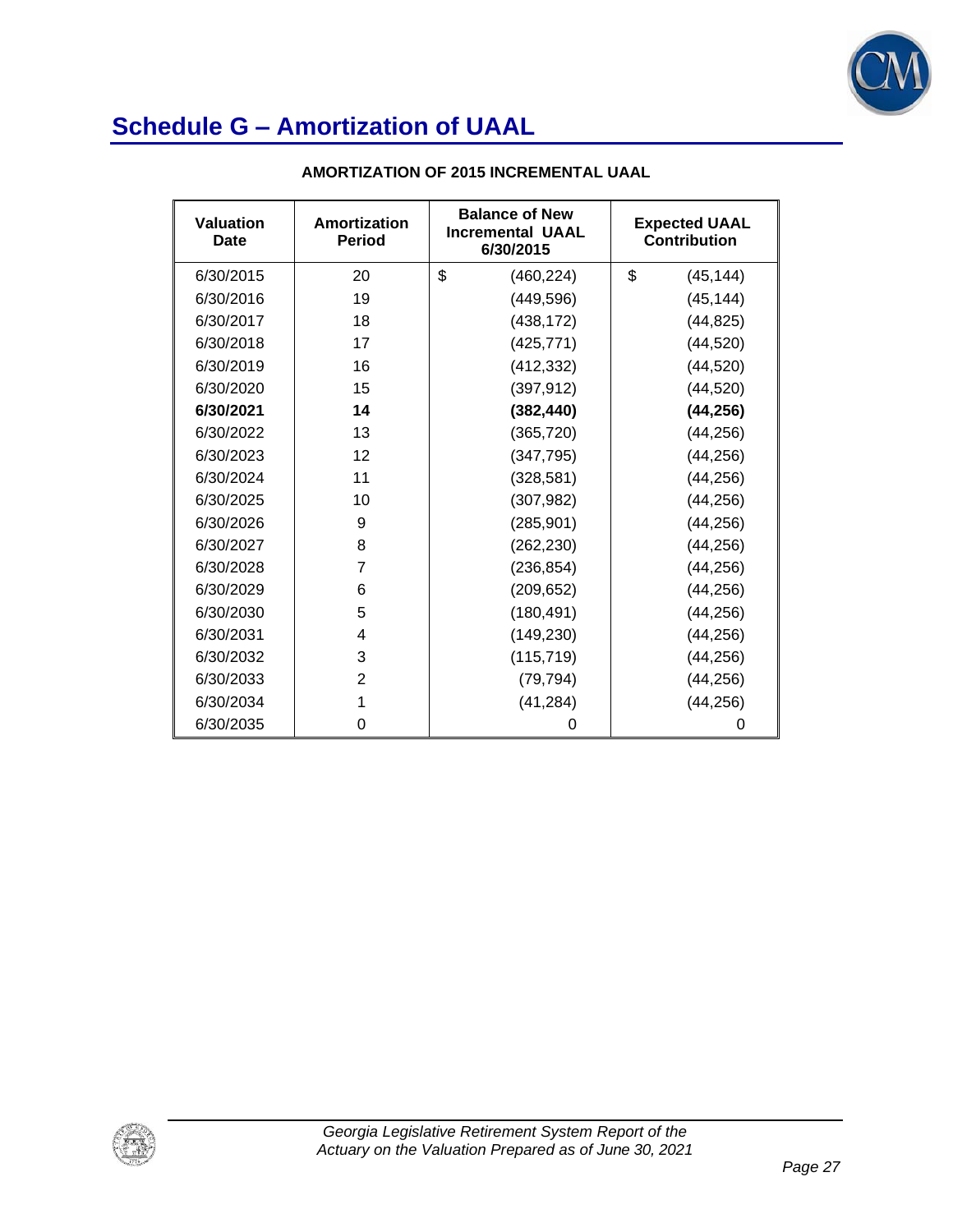

| <b>Valuation</b><br>Date | Amortization<br><b>Period</b> | <b>Balance of New</b><br><b>Incremental UAAL</b><br>6/30/2016 | <b>Expected UAAL</b><br><b>Contribution</b> |
|--------------------------|-------------------------------|---------------------------------------------------------------|---------------------------------------------|
| 6/30/2016                | 20                            | \$<br>(854, 468)                                              | \$<br>(83, 817)                             |
| 6/30/2017                | 19                            | (834, 736)                                                    | (83, 202)                                   |
| 6/30/2018                | 18                            | (813, 305)                                                    | (82, 612)                                   |
| 6/30/2019                | 17                            | (790, 064)                                                    | (82, 612)                                   |
| 6/30/2020                | 16                            | (765, 127)                                                    | (82, 612)                                   |
| 6/30/2021                | 15                            | (738, 370)                                                    | (82,096)                                    |
| 6/30/2022                | 14                            | (709, 436)                                                    | (82,096)                                    |
| 6/30/2023                | 13                            | (678, 419)                                                    | (82,096)                                    |
| 6/30/2024                | 12                            | (645, 170)                                                    | (82,096)                                    |
| 6/30/2025                | 11                            | (609, 526)                                                    | (82,096)                                    |
| 6/30/2026                | 10                            | (571, 315)                                                    | (82,096)                                    |
| 6/30/2027                | 9                             | (530, 354)                                                    | (82,096)                                    |
| 6/30/2028                | 8                             | (486, 443)                                                    | (82,096)                                    |
| 6/30/2029                | 7                             | (439, 371)                                                    | (82,096)                                    |
| 6/30/2030                | 6                             | (388, 910)                                                    | (82,096)                                    |
| 6/30/2031                | 5                             | (334, 815)                                                    | (82,096)                                    |
| 6/30/2032                | 4                             | (276, 826)                                                    | (82,096)                                    |
| 6/30/2033                | 3                             | (214, 661)                                                    | (82,096)                                    |
| 6/30/2034                | $\overline{2}$                | (148, 021)                                                    | (82,096)                                    |
| 6/30/2035                | 1                             | (76, 582)                                                     | (82,096)                                    |
| 6/30/2036                | 0                             | 0                                                             | 0                                           |

#### **AMORTIZATION OF 2016 INCREMENTAL UAAL**

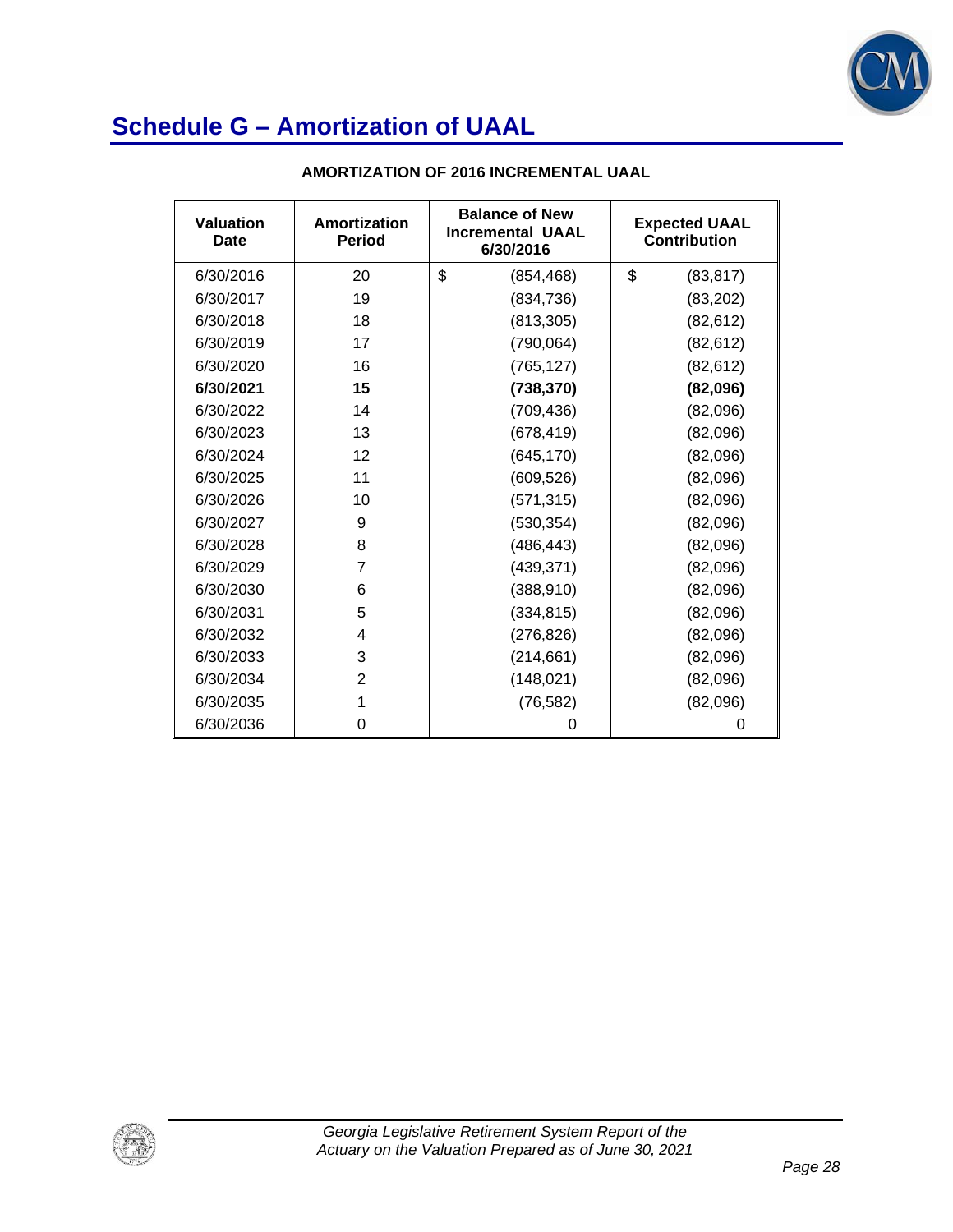

| <b>Valuation</b><br>Date | Amortization<br><b>Period</b> | <b>Balance of New</b><br><b>Incremental UAAL</b><br>6/30/2017 | <b>Expected UAAL</b><br><b>Contribution</b> |
|--------------------------|-------------------------------|---------------------------------------------------------------|---------------------------------------------|
| 6/30/2017                | 20                            | \$<br>(794, 740)                                              | \$<br>(77, 366)                             |
| 6/30/2018                | 19                            | (776, 185)                                                    | (76, 796)                                   |
| 6/30/2019                | 18                            | (756, 050)                                                    | (76, 796)                                   |
| 6/30/2020                | 17                            | (734, 446)                                                    | (76, 796)                                   |
| 6/30/2021                | 16                            | (711, 264)                                                    | (76, 294)                                   |
| 6/30/2022                | 15                            | (686, 181)                                                    | (76, 294)                                   |
| 6/30/2023                | 14                            | (659, 293)                                                    | (76, 294)                                   |
| 6/30/2024                | 13                            | (630, 469)                                                    | (76, 294)                                   |
| 6/30/2025                | 12                            | (599, 569)                                                    | (76, 294)                                   |
| 6/30/2026                | 11                            | (566, 444)                                                    | (76, 294)                                   |
| 6/30/2027                | 10                            | (530, 935)                                                    | (76, 294)                                   |
| 6/30/2028                | 9                             | (492, 868)                                                    | (76, 294)                                   |
| 6/30/2029                | 8                             | (452,061)                                                     | (76, 294)                                   |
| 6/30/2030                | $\overline{7}$                | (408, 316)                                                    | (76, 294)                                   |
| 6/30/2031                | 6                             | (361, 422)                                                    | (76, 294)                                   |
| 6/30/2032                | 5                             | (311, 150)                                                    | (76, 294)                                   |
| 6/30/2033                | 4                             | (257, 260)                                                    | (76, 294)                                   |
| 6/30/2034                | 3                             | (199, 489)                                                    | (76, 294)                                   |
| 6/30/2035                | 2                             | (137, 559)                                                    | (76, 294)                                   |
| 6/30/2036                | 1                             | (71, 169)                                                     | (76, 294)                                   |
| 6/30/2037                | 0                             | 0                                                             | 0                                           |

#### **AMORTIZATION OF 2017 INCREMENTAL UAAL**

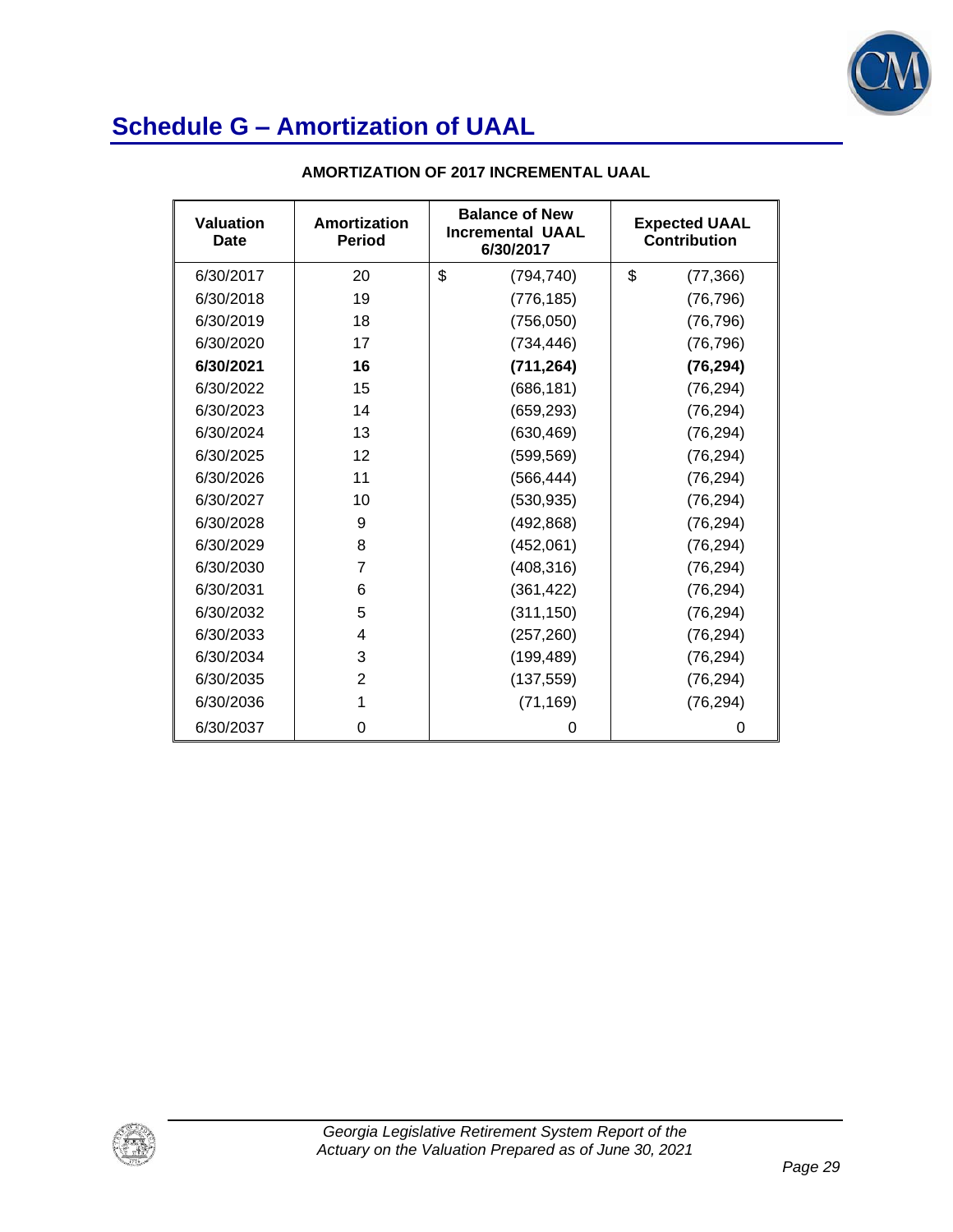

| <b>Valuation</b><br>Date | Amortization<br><b>Period</b> | <b>Balance of New</b><br><b>Incremental UAAL</b><br>6/30/2018 | <b>Expected UAAL</b><br>Contribution |
|--------------------------|-------------------------------|---------------------------------------------------------------|--------------------------------------|
| 6/30/2018                | 20                            | \$<br>(954, 627)                                              | \$<br>(92, 222)                      |
| 6/30/2019                | 19                            | (932,093)                                                     | (92, 222)                            |
| 6/30/2020                | 18                            | (907, 914)                                                    | (92, 222)                            |
| 6/30/2021                | 17                            | (881,970)                                                     | (91, 591)                            |
| 6/30/2022                | 16                            | (853, 880)                                                    | (91, 591)                            |
| 6/30/2023                | 15                            | (823, 769)                                                    | (91, 591)                            |
| 6/30/2024                | 14                            | (791, 489)                                                    | (91, 591)                            |
| 6/30/2025                | 13                            | (756, 885)                                                    | (91, 591)                            |
| 6/30/2026                | 12                            | (719, 789)                                                    | (91, 591)                            |
| 6/30/2027                | 11                            | (680, 023)                                                    | (91, 591)                            |
| 6/30/2028                | 10                            | (637, 393)                                                    | (91, 591)                            |
| 6/30/2029                | 9                             | (591, 694)                                                    | (91, 591)                            |
| 6/30/2030                | 8                             | (542, 705)                                                    | (91, 591)                            |
| 6/30/2031                | 7                             | (490, 188)                                                    | (91, 591)                            |
| 6/30/2032                | 6                             | (433, 891)                                                    | (91, 591)                            |
| 6/30/2033                | 5                             | (373, 540)                                                    | (91, 591)                            |
| 6/30/2034                | 4                             | (308, 843)                                                    | (91, 591)                            |
| 6/30/2035                | 3                             | (239, 489)                                                    | (91, 591)                            |
| 6/30/2036                | $\overline{2}$                | (165, 141)                                                    | (91, 591)                            |
| 6/30/2037                | 1                             | (85, 440)                                                     | (91, 591)                            |
| 6/30/2038                | 0                             | 0                                                             | 0                                    |

#### **AMORTIZATION OF 2018 INCREMENTAL UAAL**

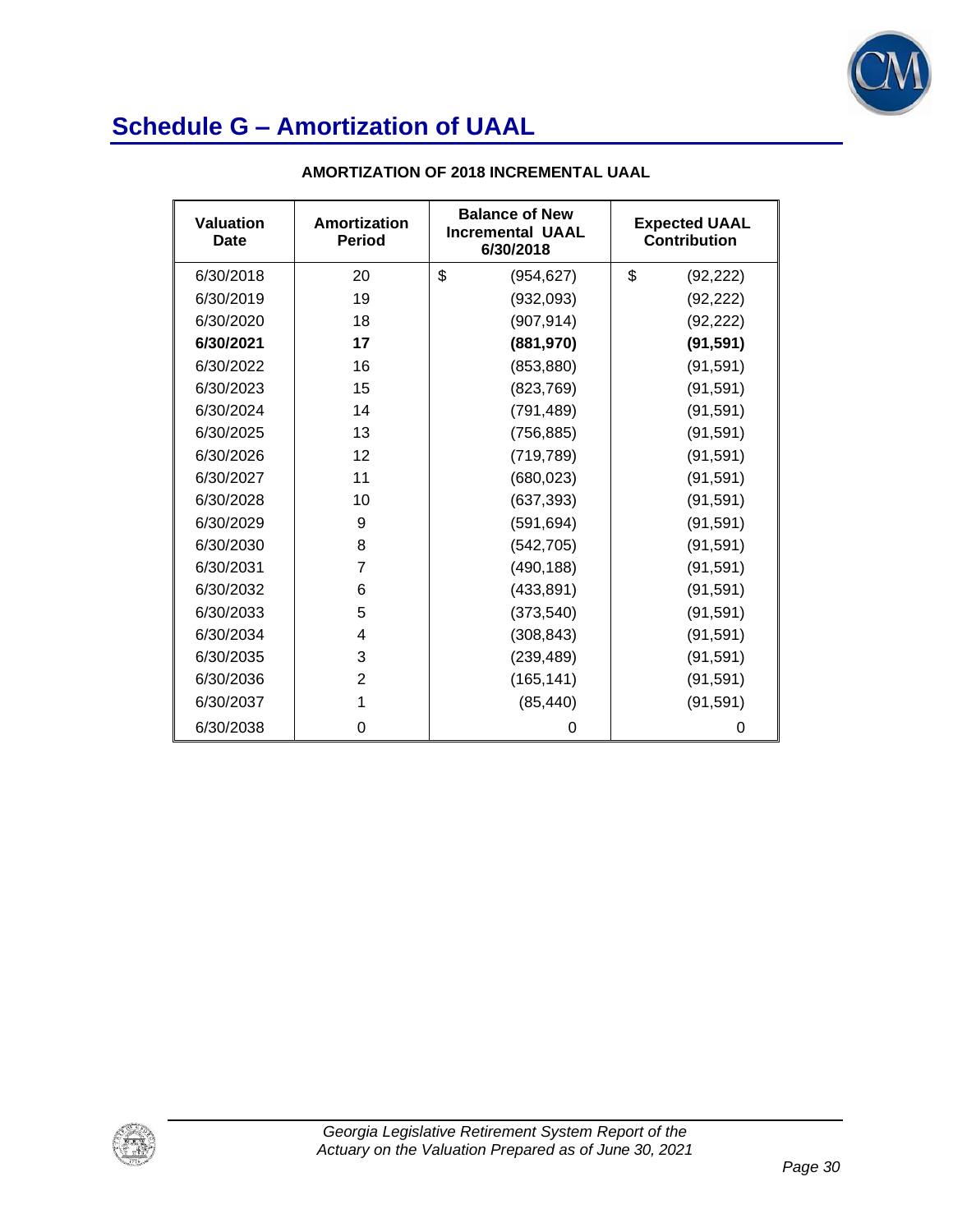

| Valuation<br>Date | Amortization<br><b>Period</b> | <b>Balance of New</b><br><b>Incremental UAAL</b><br>6/30/2019 | <b>Expected UAAL</b><br><b>Contribution</b> |
|-------------------|-------------------------------|---------------------------------------------------------------|---------------------------------------------|
| 6/30/2019         | 20                            | \$<br>(742, 914)                                              | \$<br>(71, 769)                             |
| 6/30/2020         | 19                            | (725, 377)                                                    | (71, 769)                                   |
| 6/30/2021         | 18                            | (706, 561)                                                    | (71, 258)                                   |
| 6/30/2022         | 17                            | (686, 175)                                                    | (71, 258)                                   |
| 6/30/2023         | 16                            | (664, 321)                                                    | (71, 258)                                   |
| 6/30/2024         | 15                            | (640, 894)                                                    | (71, 258)                                   |
| 6/30/2025         | 14                            | (615, 780)                                                    | (71, 258)                                   |
| 6/30/2026         | 13                            | (588, 858)                                                    | (71, 258)                                   |
| 6/30/2027         | 12                            | (559, 998)                                                    | (71, 258)                                   |
| 6/30/2028         | 11                            | (529, 059)                                                    | (71, 258)                                   |
| 6/30/2029         | 10                            | (495, 894)                                                    | (71, 258)                                   |
| 6/30/2030         | 9                             | (460, 340)                                                    | (71, 258)                                   |
| 6/30/2031         | 8                             | (422, 226)                                                    | (71, 258)                                   |
| 6/30/2032         | 7                             | (381, 368)                                                    | (71, 258)                                   |
| 6/30/2033         | 6                             | (337, 568)                                                    | (71, 258)                                   |
| 6/30/2034         | 5                             | (290, 615)                                                    | (71, 258)                                   |
| 6/30/2035         | 4                             | (240, 281)                                                    | (71, 258)                                   |
| 6/30/2036         | 3                             | (186, 323)                                                    | (71, 258)                                   |
| 6/30/2037         | 2                             | (128, 480)                                                    | (71, 258)                                   |
| 6/30/2038         | 1                             | (66, 472)                                                     | (71, 258)                                   |
| 6/30/2039         | 0                             | 0                                                             | 0                                           |

#### **AMORTIZATION OF 2019 INCREMENTAL UAAL**

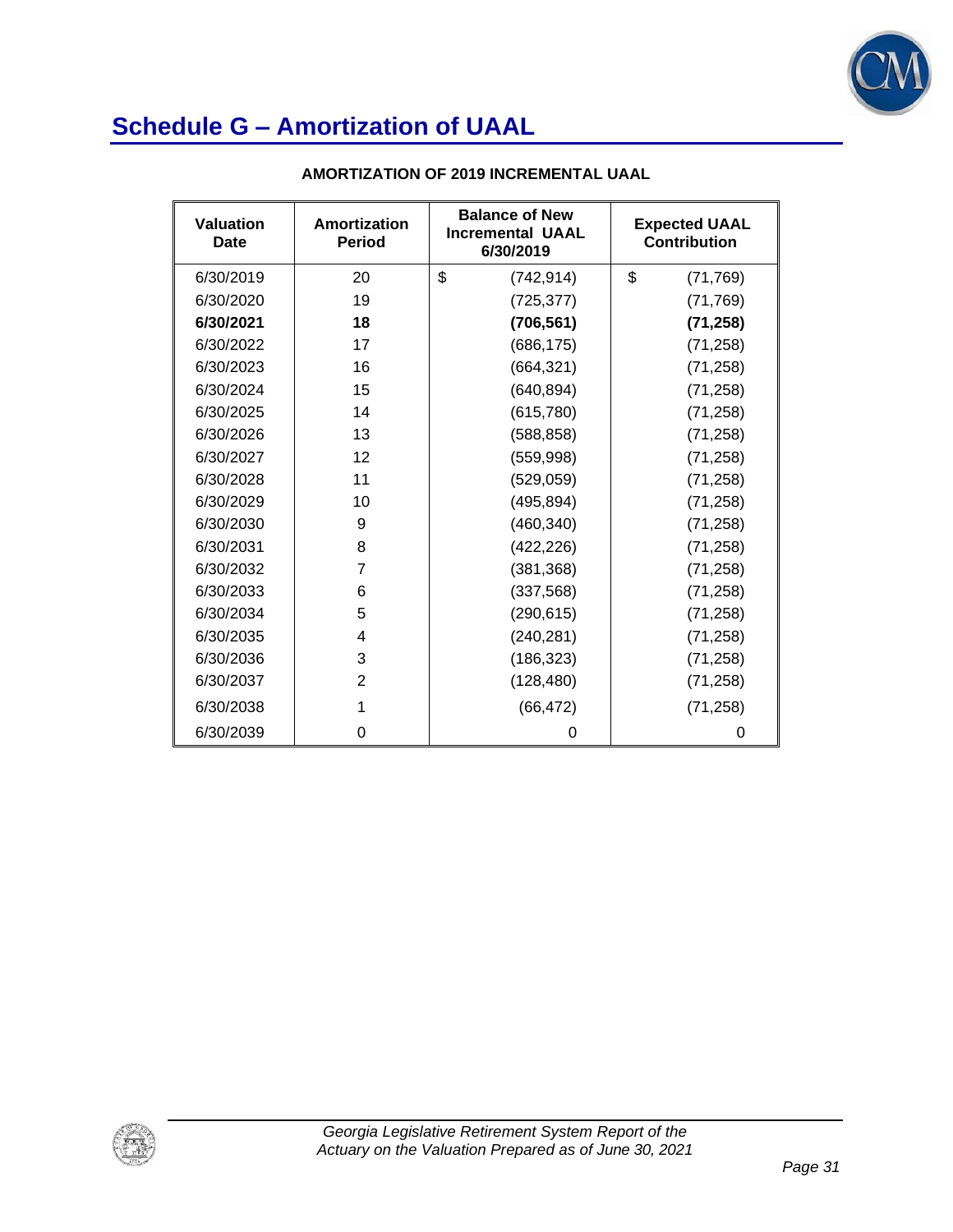

| <b>Valuation</b><br>Date | Amortization<br><b>Period</b> | <b>Balance of New</b><br><b>Incremental UAAL</b><br>6/30/2020 | <b>Expected UAAL</b><br>Contribution |
|--------------------------|-------------------------------|---------------------------------------------------------------|--------------------------------------|
| 6/30/2020                | 20                            | \$<br>(986, 040)                                              | \$<br>(95, 256)                      |
| 6/30/2021                | 19                            | (962, 764)                                                    | (94, 552)                            |
| 6/30/2022                | 18                            | (937, 531)                                                    | (94, 552)                            |
| 6/30/2023                | 17                            | (910, 481)                                                    | (94, 552)                            |
| 6/30/2024                | 16                            | (881, 484)                                                    | (94, 552)                            |
| 6/30/2025                | 15                            | (850, 399)                                                    | (94, 552)                            |
| 6/30/2026                | 14                            | (817, 075)                                                    | (94, 552)                            |
| 6/30/2027                | 13                            | (781, 353)                                                    | (94, 552)                            |
| 6/30/2028                | 12                            | (743, 058)                                                    | (94, 552)                            |
| 6/30/2029                | 11                            | (702,006)                                                     | (94, 552)                            |
| 6/30/2030                | 10                            | (657, 998)                                                    | (94, 552)                            |
| 6/30/2031                | 9                             | (610, 822)                                                    | (94, 552)                            |
| 6/30/2032                | 8                             | (560, 249)                                                    | (94, 552)                            |
| 6/30/2033                | 7                             | (506, 035)                                                    | (94, 552)                            |
| 6/30/2034                | 6                             | (447, 917)                                                    | (94, 552)                            |
| 6/30/2035                | 5                             | (385, 615)                                                    | (94, 552)                            |
| 6/30/2036                | 4                             | (318, 827)                                                    | (94, 552)                            |
| 6/30/2037                | 3                             | (247, 231)                                                    | (94, 552)                            |
| 6/30/2038                | $\overline{2}$                | (170, 479)                                                    | (94, 552)                            |
| 6/30/2039                |                               | (88, 202)                                                     | (94, 552)                            |
| 6/30/2040                | 0                             | 0                                                             | 0                                    |

#### **AMORTIZATION OF 2020 INCREMENTAL UAAL**

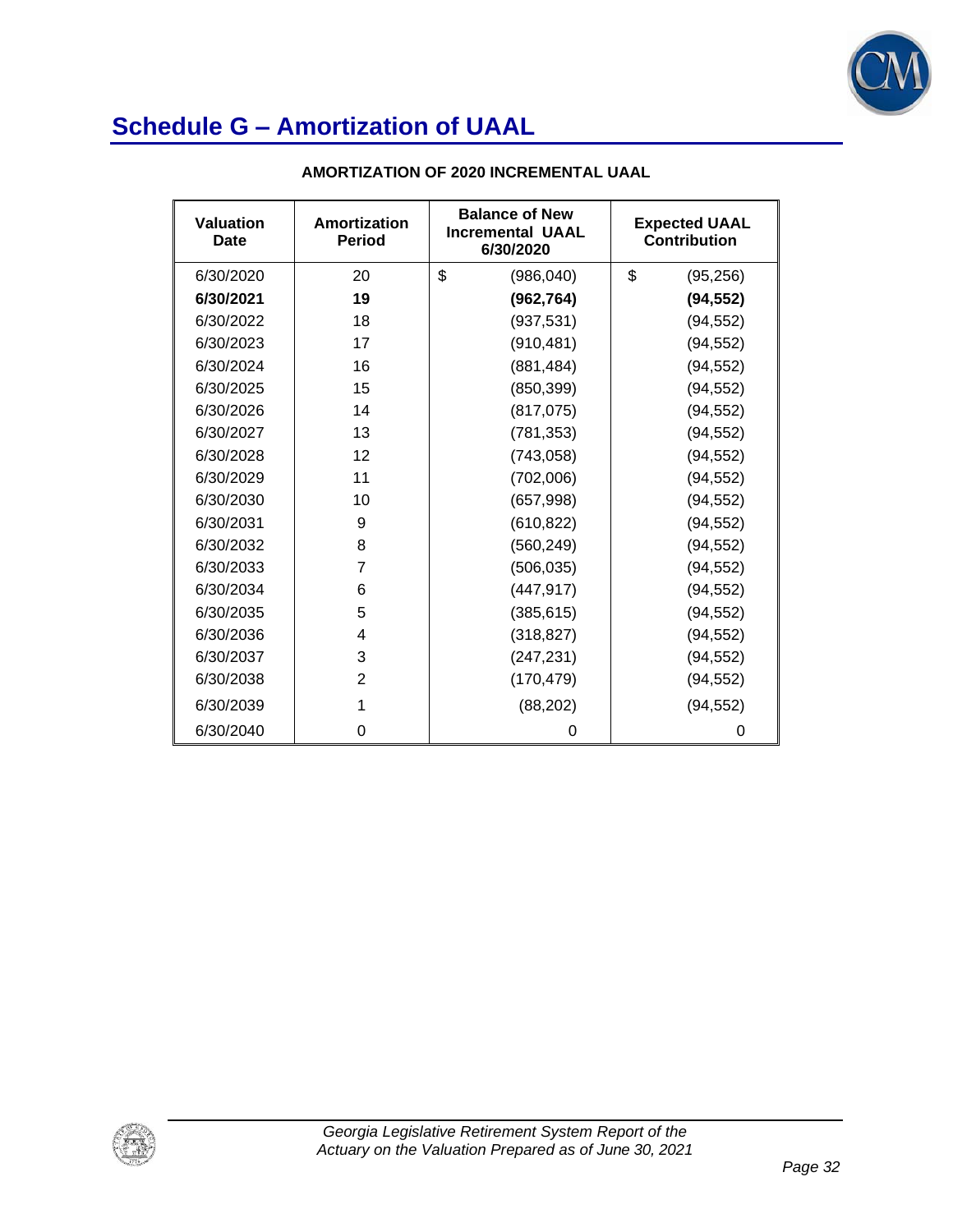

| <b>Valuation</b><br>Date | Amortization<br><b>Period</b> | <b>Balance of New</b><br><b>Incremental UAAL</b><br>6/30/2021 |               | <b>Expected UAAL</b><br><b>Contribution</b> |            |
|--------------------------|-------------------------------|---------------------------------------------------------------|---------------|---------------------------------------------|------------|
| 6/30/2021                | 20                            | \$                                                            | (2,474,175)   | \$                                          | (237, 187) |
| 6/30/2022                | 19                            |                                                               | (2, 415, 128) |                                             | (237, 187) |
| 6/30/2023                | 18                            |                                                               | (2,351,830)   |                                             | (237, 187) |
| 6/30/2024                | 17                            |                                                               | (2,283,975)   |                                             | (237, 187) |
| 6/30/2025                | 16                            |                                                               | (2,211,234)   |                                             | (237, 187) |
| 6/30/2026                | 15                            |                                                               | (2, 133, 255) |                                             | (237, 187) |
| 6/30/2027                | 14                            |                                                               | (2,049,662)   |                                             | (237, 187) |
| 6/30/2028                | 13                            |                                                               | (1,960,050)   |                                             | (237, 187) |
| 6/30/2029                | 12                            |                                                               | (1,863,987)   |                                             | (237, 187) |
| 6/30/2030                | 11                            |                                                               | (1,761,006)   |                                             | (237, 187) |
| 6/30/2031                | 10                            |                                                               | (1,650,612)   |                                             | (237, 187) |
| 6/30/2032                | 9                             |                                                               | (1,532,268)   |                                             | (237, 187) |
| 6/30/2033                | 8                             |                                                               | (1,405,404)   |                                             | (237, 187) |
| 6/30/2034                | 7                             |                                                               | (1,269,406)   |                                             | (237, 187) |
| 6/30/2035                | 6                             |                                                               | (1, 123, 616) |                                             | (237, 187) |
| 6/30/2036                | 5                             |                                                               | (967, 329)    |                                             | (237, 187) |
| 6/30/2037                | 4                             |                                                               | (799, 789)    |                                             | (237, 187) |
| 6/30/2038                | 3                             |                                                               | (620, 187)    |                                             | (237, 187) |
| 6/30/2039                | $\overline{2}$                |                                                               | (427, 653)    |                                             | (237, 187) |
| 6/30/2040                | 1                             |                                                               | (221, 257)    |                                             | (237, 187) |
| 6/30/2041                | 0                             |                                                               | 0             |                                             | 0          |

#### **AMORTIZATION OF 2021 INCREMENTAL UAAL**

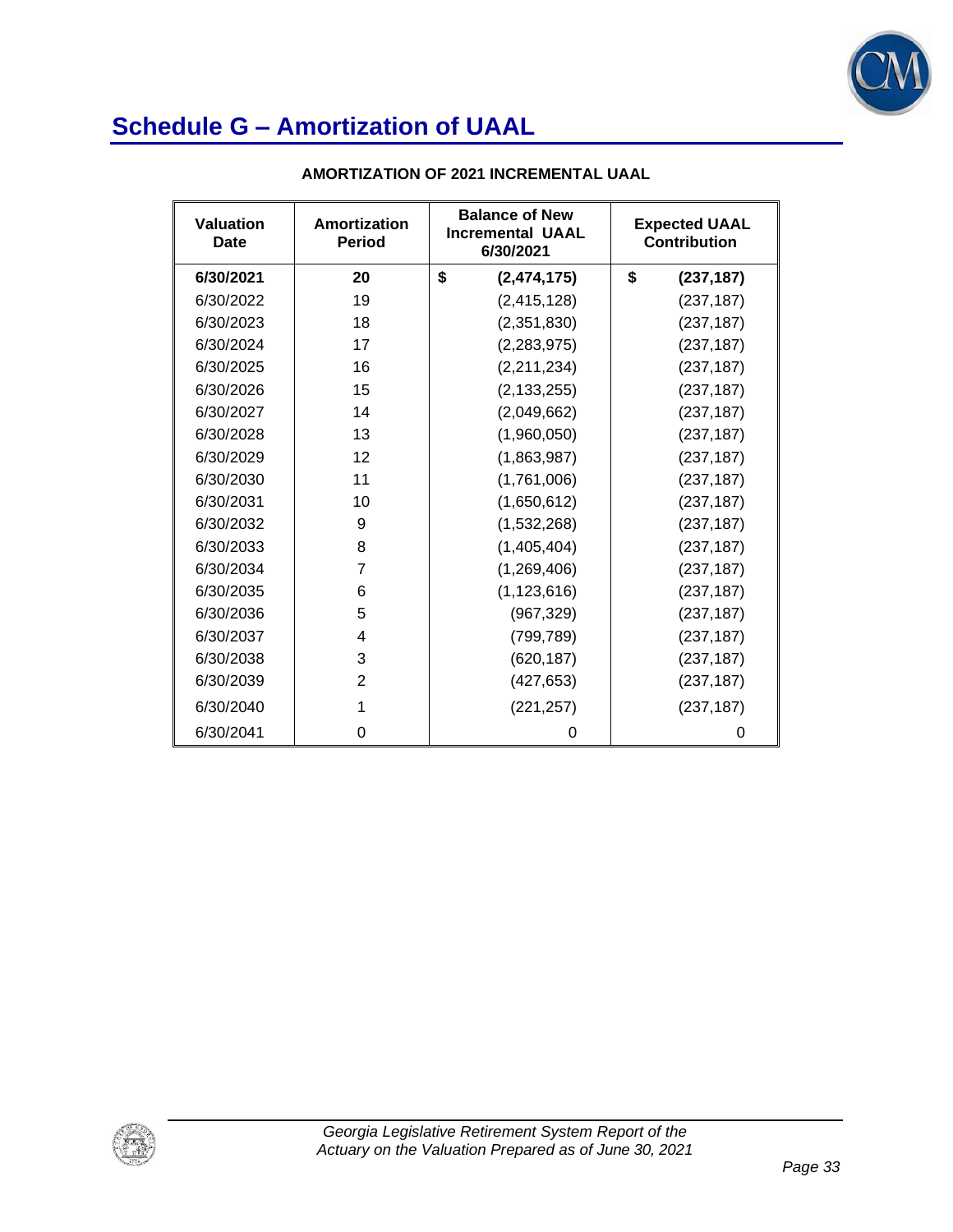

### **Schedule H – Summary of Main System Provisions**

Normal Retirement Benefit

#### **AS INTERPRETED FOR VALUATION PURPOSES**

The Georgia Legislative Retirement System (LRS) is a cost-sharing multiple employer defined benefit pension plan established by the Georgia General Assembly in 1979 for the purpose of providing retirement allowances and other benefits for all members of the Georgia General Assembly.

Eligibility Age 65 and 8 years of creditable service or age 62 and 8 years of membership service (for eligible purposes, 4 legislative terms are equivalent to 8 years of membership service). Benefit **Example 20 and The Monthly benefit is \$36 multiplied by years of creditable service.** For members with retirement dates prior to July 1, 2013, a one-time 1.75% increase is made at time of retirement. Early Retirement Benefit Eligibility **Age 60 and 8 years of membership service.** Benefit **Accrued benefit reduced by 5% for each year member is under** is under age 62. Disability Retirement Benefit No special benefit. Benefit is same as early or normal retirement. Involuntary Retirement Benefit N/A Deferred Vested Retirement Benefit Eligibility 8 years of creditable service. Member contributions not withdrawn. Benefit **Accrued benefit deferred to age 65 or reduced benefit payable Benefit** payable at age 60. Death Benefit Eligibility **If less than 15 years of creditable service**, a refund of accumulated contributions. If at least 15 years of creditable service or eligible for retirement, the benefit below. Benefit Benefit equal to retirement benefit immediately prior to death under 100% joint and survivorship option.

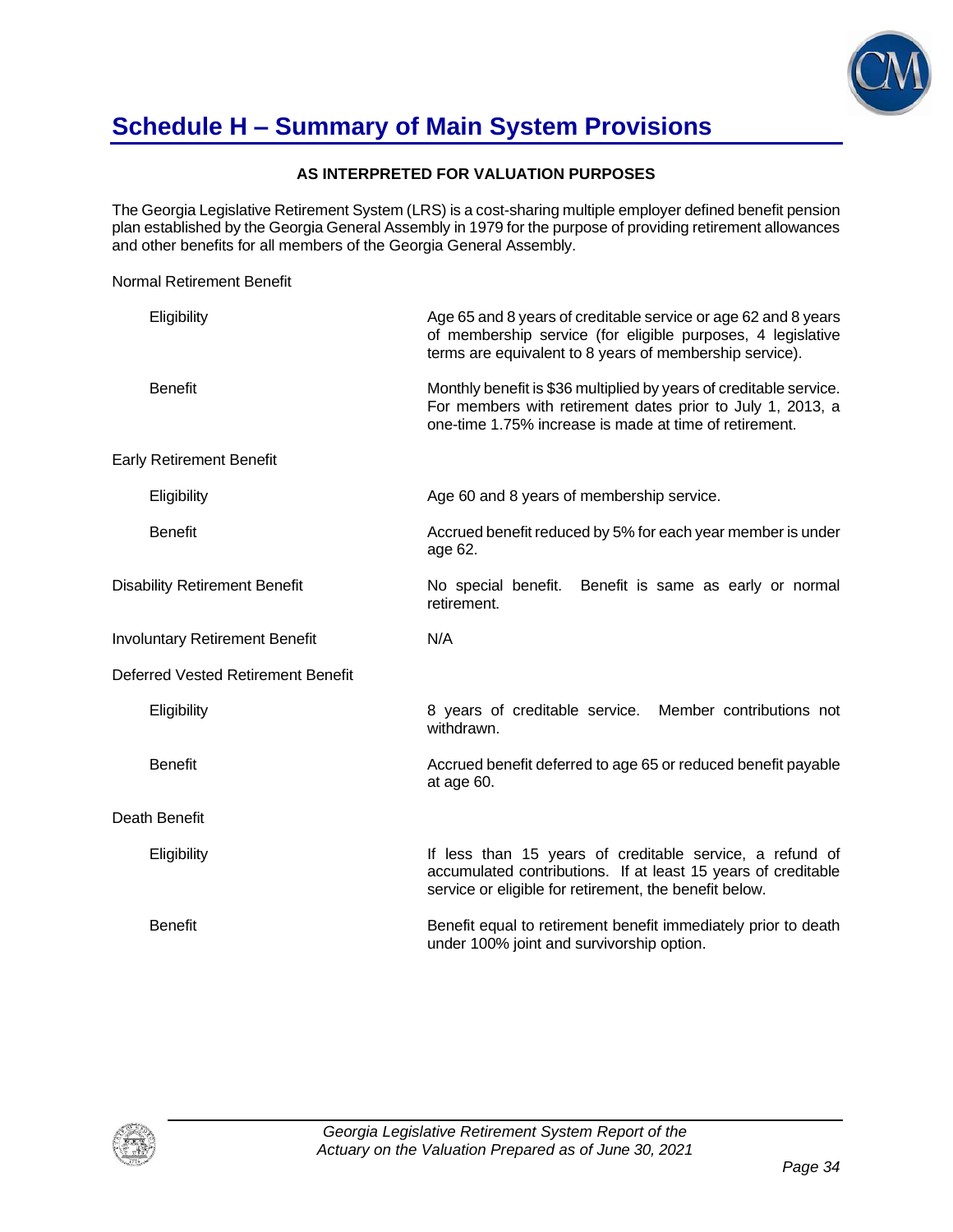

# **Schedule H – Summary of Main System Provisions**

Termination Benefit

| Eligibility                 | Termination with less than 8 years of creditable service.                                                                          |                                      |  |
|-----------------------------|------------------------------------------------------------------------------------------------------------------------------------|--------------------------------------|--|
| <b>Benefit</b>              | Return of the member's accumulated contributions.                                                                                  |                                      |  |
| <b>Payment Options</b>      | (1)<br>Life annuity. Guaranteed payment of accumulated<br>member contributions.                                                    |                                      |  |
|                             | (2)                                                                                                                                | 100% joint and survivorship annuity. |  |
|                             | (3)                                                                                                                                | 50% joint and survivorship annuity.  |  |
| Post-Retirement Adjustments | The Board may from time to time grant a Cost of Living<br>Adjustment.                                                              |                                      |  |
| Contributions               |                                                                                                                                    |                                      |  |
| By Members                  | Members contribute $8\frac{1}{2}\%$ of salary.                                                                                     |                                      |  |
| By Employers                | Employer contributions are actuarially determined and<br>approved and certified by the Board to the legislative fiscal<br>officer. |                                      |  |

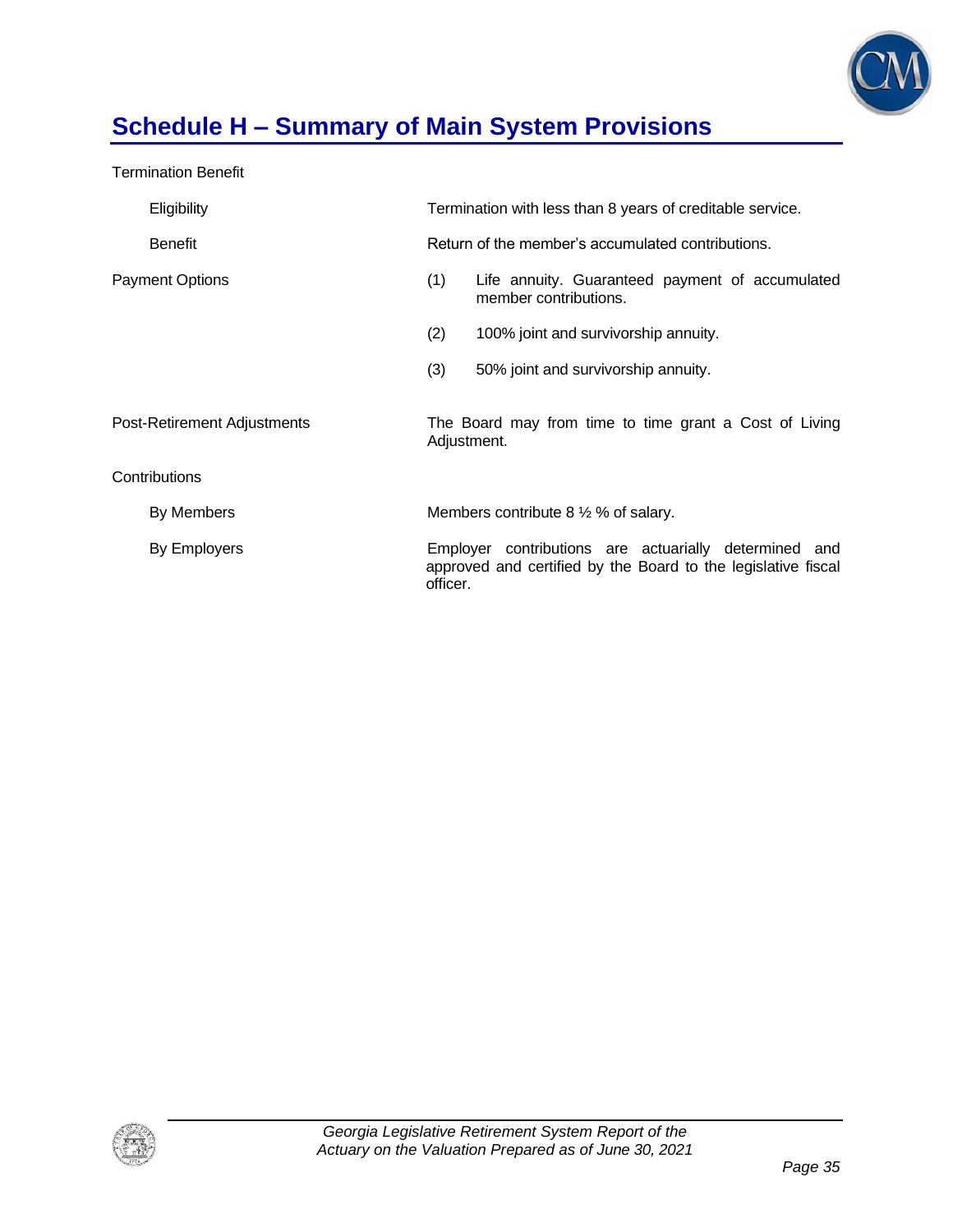

# **Schedule I – Tables of Membership Data**

|                        | <b>Years of Service</b>   |                |                |                         |                |                |                |                |         |              |
|------------------------|---------------------------|----------------|----------------|-------------------------|----------------|----------------|----------------|----------------|---------|--------------|
| <b>Attained</b><br>Age | <b>Under 1</b>            | 1 to $4$       | 5 to 9         | 10 to 14                | 15 to 19       | 20 to 24       | 25 to 29       | 30 to 34       | 35 & Up | <b>Total</b> |
| Under 25               |                           |                |                |                         |                |                |                |                |         |              |
| 25 to 29               |                           | $\overline{c}$ |                |                         |                |                |                |                |         | $\sqrt{2}$   |
| 30 to 34               | $\sqrt{3}$                | $\sqrt{2}$     | $\mathbf{3}$   |                         |                |                |                |                |         | 8            |
| 35 to 39               | 3                         | 5              | $\sqrt{5}$     | $\mathbf{1}$            |                |                |                |                |         | 14           |
| 40 to 44               | $\overline{7}$            | 12             | $\overline{4}$ |                         | 1              |                |                |                |         | 24           |
| 45 to 49               | 5                         | 12             | 5              | $\sqrt{2}$              |                |                |                |                |         | 24           |
| 50 to 54               | 5                         | 5              | 10             | $\overline{2}$          | $\overline{2}$ |                |                |                |         | 24           |
| 55 to 59               | 3                         | $\overline{7}$ | 11             | $\mathsf 3$             | $\mathbf{1}$   |                |                |                |         | 25           |
| 60 to 64               | $\ensuremath{\mathsf{3}}$ | 6              | 9              | $\overline{\mathbf{4}}$ | 4              | $\overline{4}$ | $\mathbf{1}$   |                |         | 31           |
| 65 to 69               | $\overline{2}$            | $\overline{7}$ | $\,6\,$        | $\boldsymbol{9}$        | 5              | $\overline{4}$ |                |                |         | 33           |
| 70 & Up                |                           | $\overline{c}$ | 4              | $\overline{7}$          | 5              | $\overline{4}$ | $\mathbf{3}$   | $\overline{2}$ | 4       | 31           |
| Total                  | 31                        | 60             | 57             | 28                      | 18             | 12             | $\overline{4}$ | $\overline{c}$ | 4       | 216          |

#### **NUMBER OF ACTIVE MEMBERS BY AGE AND SERVICE AS OF JUNE 30, 2021**

Average Age: 55.9 Average Service: 8.7

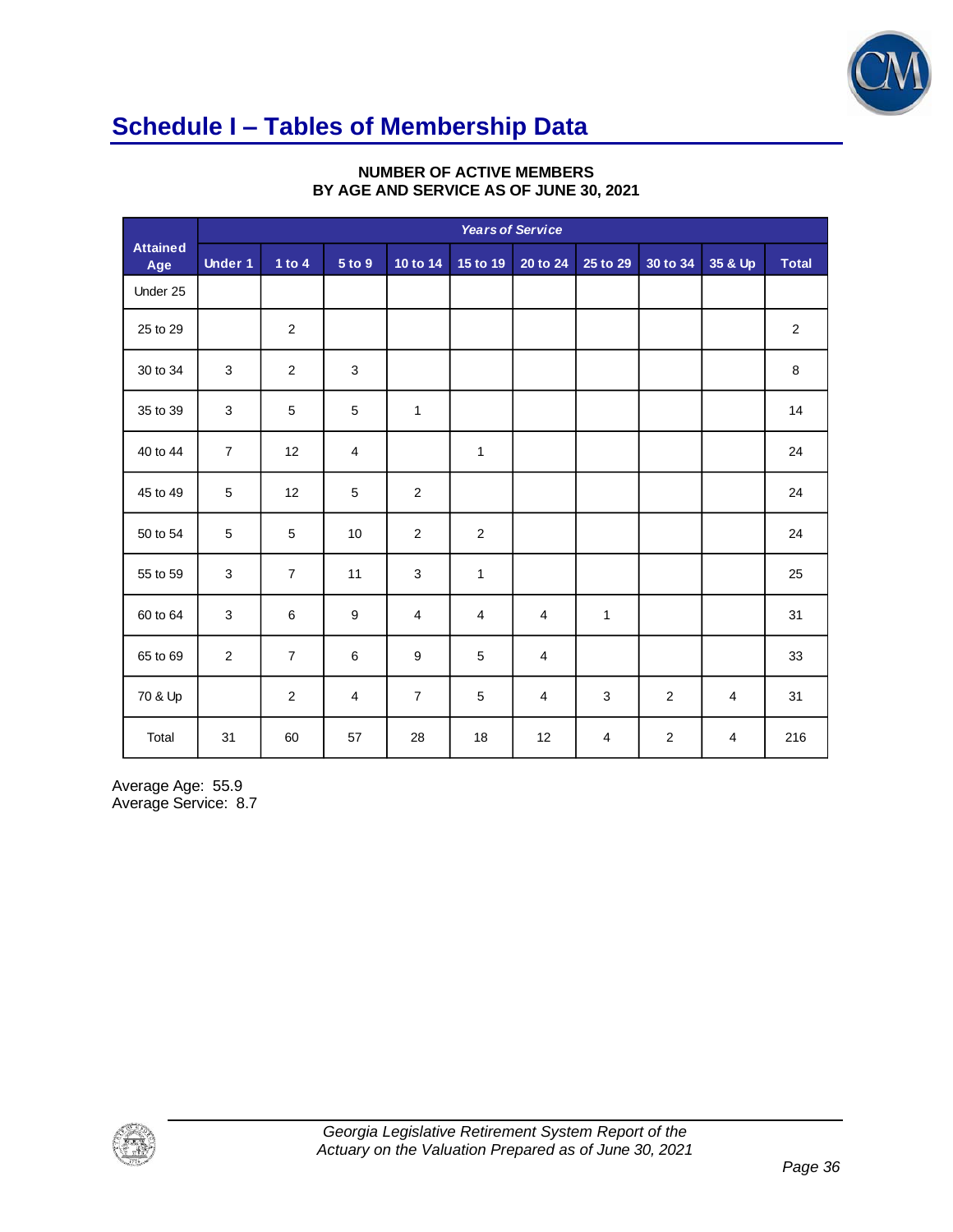

# **Schedule I – Tables of Membership Data**

| Age       | <b>Number</b><br>of Members | <b>Total</b><br><b>Annual Benefits</b> | <b>Average</b><br><b>Annual Benefits</b> |
|-----------|-----------------------------|----------------------------------------|------------------------------------------|
| Under 50  | 0                           | \$<br>0                                | \$<br>0                                  |
| $50 - 54$ | 0                           | 0                                      | 0                                        |
| $55 - 59$ | 0                           | 0                                      | 0                                        |
| $60 - 64$ | 13                          | 70,032                                 | 5,387                                    |
| $65 - 69$ | 38                          | 203,939                                | 5,367                                    |
| 70 - 74   | 41                          | 236,728                                | 5,774                                    |
| $75 - 79$ | 52                          | 337,037                                | 6,481                                    |
| $80 - 84$ | 40                          | 241,099                                | 6,027                                    |
| $85 - 89$ | 22                          | 136,841                                | 6,220                                    |
| $90 - 94$ | 5                           | 61,650                                 | 12,330                                   |
| 95 & Over | 3                           | 32,034                                 | 10,678                                   |
| Total     | 214                         | \$<br>1,319,360                        | \$<br>6,165                              |

#### **NUMBER OF RETIRED MEMBERS AND THEIR BENEFITS BY AGE**

#### **NUMBER OF BENEFICIARIES AND THEIR BENEFITS BY AGE**

| Age       | <b>Number</b><br>of Members | <b>Total</b><br><b>Annual Benefits</b> | <b>Average</b><br><b>Annual Benefits</b> |
|-----------|-----------------------------|----------------------------------------|------------------------------------------|
| Under 50  | 1                           | \$<br>1,601                            | \$<br>1,601                              |
| $50 - 54$ | 0                           | 0                                      | 0                                        |
| $55 - 59$ | 3                           | 15,965                                 | 5,322                                    |
| $60 - 64$ |                             | 5,100                                  | 5,100                                    |
| $65 - 69$ | 5                           | 21,858                                 | 4,372                                    |
| 70 - 74   | 7                           | 27,045                                 | 3,864                                    |
| 75 - 79   | 16                          | 102,617                                | 6,414                                    |
| $80 - 84$ | 10                          | 66,496                                 | 6,650                                    |
| $85 - 89$ | 8                           | 49,145                                 | 6,143                                    |
| $90 - 94$ | 9                           | 78,347                                 | 8,705                                    |
| 95 & Over | 4                           | 52,354                                 | 13,089                                   |
| Total     | 64                          | \$<br>420,528                          | \$<br>6,571                              |

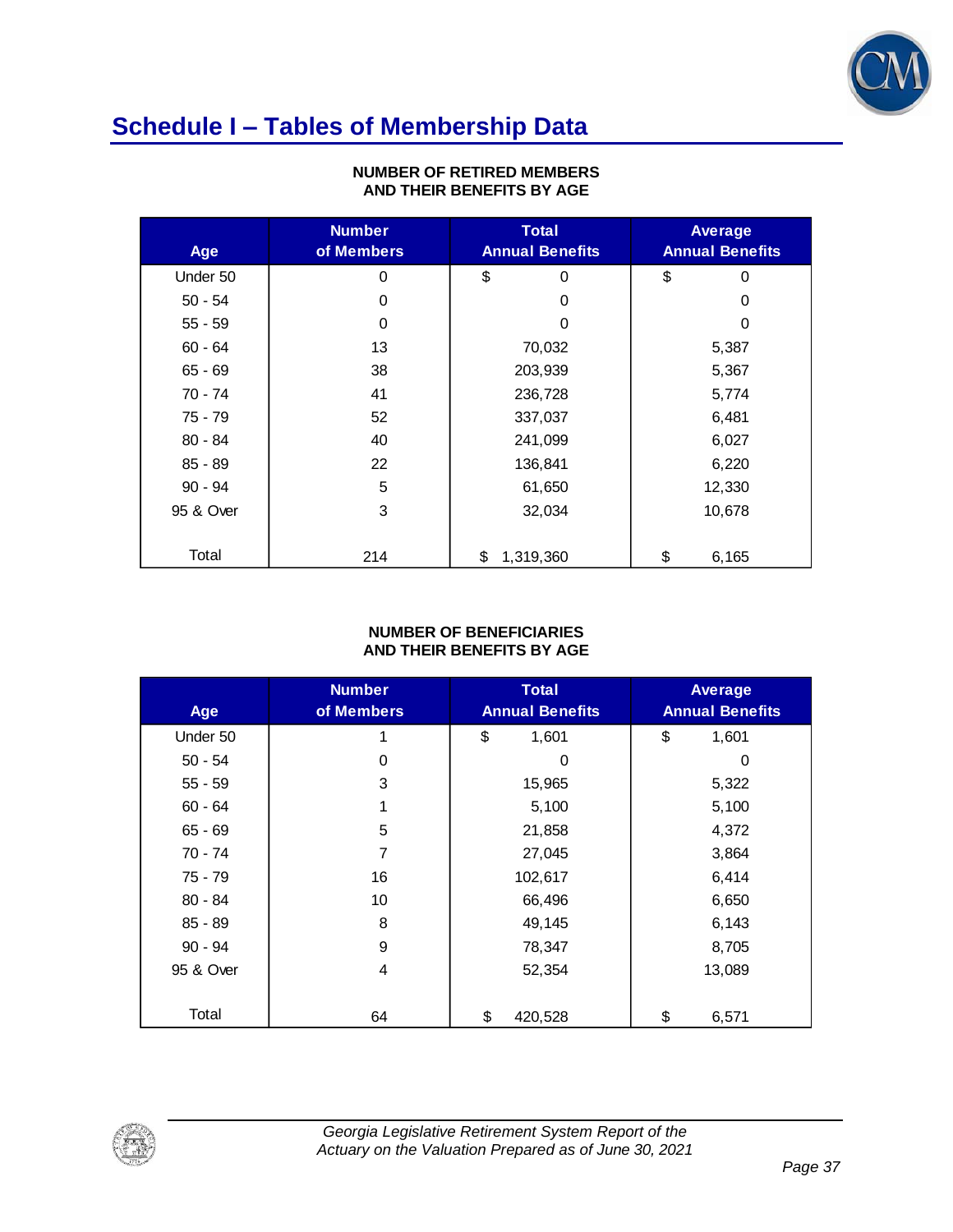

### **Schedule I – Tables of Membership Data**

| Age       | <b>Number</b><br>of Members | <b>Total</b><br><b>Annual Benefits</b> | <b>Average</b><br><b>Annual Benefits</b> |
|-----------|-----------------------------|----------------------------------------|------------------------------------------|
| Under 45  | 5                           | \$<br>22,464                           | \$<br>4,493                              |
| 45-49     | 10                          | 41,976                                 | 4,198                                    |
| 50-54     | 17                          | 74,232                                 | 4,367                                    |
| 55-59     | 21                          | 117,000                                | 5,571                                    |
| 60-64     | 24                          | 116,459                                | 4,852                                    |
| 65-69     | 4                           | 19.044                                 | 4,761                                    |
| 70 & Over | 0                           | $\Omega$                               | 0                                        |
|           |                             |                                        |                                          |
| Total     | 81                          | \$<br>391,175                          | \$<br>4,829                              |

#### **NUMBER OF DEFERRED VESTED MEMBERS AND THEIR BENEFITS BY AGE**